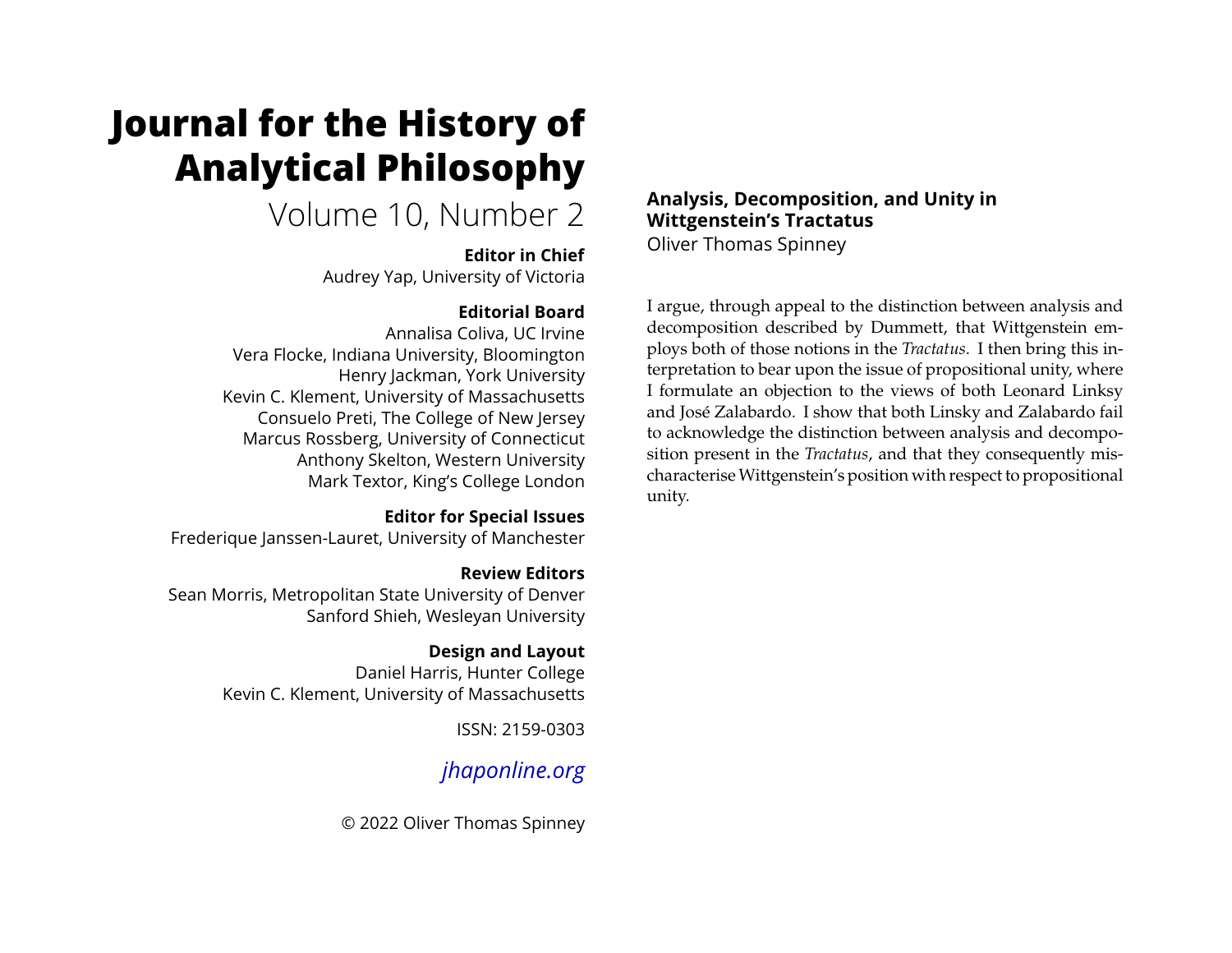#### **Analysis, Decomposition, and Unity in Wittgenstein's Tractatus**

Oliver Thomas Spinney

#### **1. Introduction**

The aim of this article is twofold. I argue for a novel interpretation of Wittgenstein's conception of analysis in the *Tractatus*, and I utilise this interpretation in order to show that a particular view of Wittgenstein's approach to the problem of unity is mistaken. According to several commentators, Wittgenstein's strategy with respect to that problem is to adopt an ontological position on which propositions are fundamental ontological postulates. This interpretation has been endorsed in the form of at least two more speciőc varieties. Leonard Linsky [\(1992\)](#page-22-0) has argued that Tractarian propositions are ontologically prior to their constituents, and that Wittgenstein therefore rejects the requirement that the unity of propositions be explained. José [Zalabardo](#page-24-0) [\(2015,](#page-24-0) 2018) argues for the more radical view that Tractarian propositions are *without* constituents, are not unities, and that the request for an explanation of the unity of a proposition is therefore inappropriate if levelled at Wittgenstein.

My reading relies upon the appreciation of a conceptual distinction between analytical procedures owed to Michael Dummett [\(1981a;](#page-22-1) [1981b\)](#page-22-2). Dummett has argued that Frege employed two different conceptions of analysis, namely 'analysis' and 'decomposition', to separate effect. Here I shall not argue that Dummett is correct with respect to the historical claim he makes concerning Frege.[1](#page-1-0) Rather, I argue that Dummett does indeed identify a legitimate conceptual distinction, regardless of whether Frege availed himself of that distinction. Moreover, Wittgenstein *did* employ that distinction, and that he did so is a fact which may be brought to bear on the issue of whether Linsky and Zalabardo are correct in their assessments. I shall claim that both commentators draw conclusions concerning Wittgenstein's ontological views without appreciating the distinction Wittgenstein observes between analysis and decomposition. Linsky and Zalabardo implicitly portray Wittgenstein's ontological views as expressed in passages of the *Tractatus* in which decomposition, rather than analysis, is the operative notion. By contrast, I argue that Wittgenstein's conception of an object is more accurately characterised through the examination of remarks concerned with analysis, rather than decomposition.

#### <span id="page-1-2"></span>**2. Dummett on Analysis and Decomposition**

Frege emphasises the priority of judgements over concepts more than once. Frege, for instance,<sup>[2](#page-1-1)</sup> writes 'I start out from judgements and their contents, and not from concepts. . . I only allow the formation of concepts to proceed from judgements' [\(1979,](#page-22-5) 16); and

Now I do not believe that concept-formation can precede judgement because this would presuppose the independent existence of concepts, but I think of a concept as having arisen by decomposition from a judgeable content [\(Frege 1980,](#page-22-6) 101).

Dummett offers an interpretation of these remarks in which the epistemological priority of judgements over concepts is consistent with the epistemological priority of words over sentences. Dummett has argued that Frege employs two different conceptions of analysis:

We recall the distinction we have drawn between two kinds of analysis of a sentence into constituents. A sentence is constructed out of

<span id="page-1-0"></span><sup>&</sup>lt;sup>1</sup>See [Bronzo](#page-22-3) [\(2017,](#page-22-3) 14–16), [Levine](#page-22-4) [\(2002\)](#page-22-4), [Sullivan](#page-24-1) [\(2010\)](#page-24-1), and Sluga [\(1975;](#page-24-2) [1977;](#page-24-3) [1980,](#page-24-4) 90-95; [1987\)](#page-24-5).

<span id="page-1-1"></span><sup>2</sup>See also [Frege](#page-22-5) [\(1979,](#page-22-5) 253).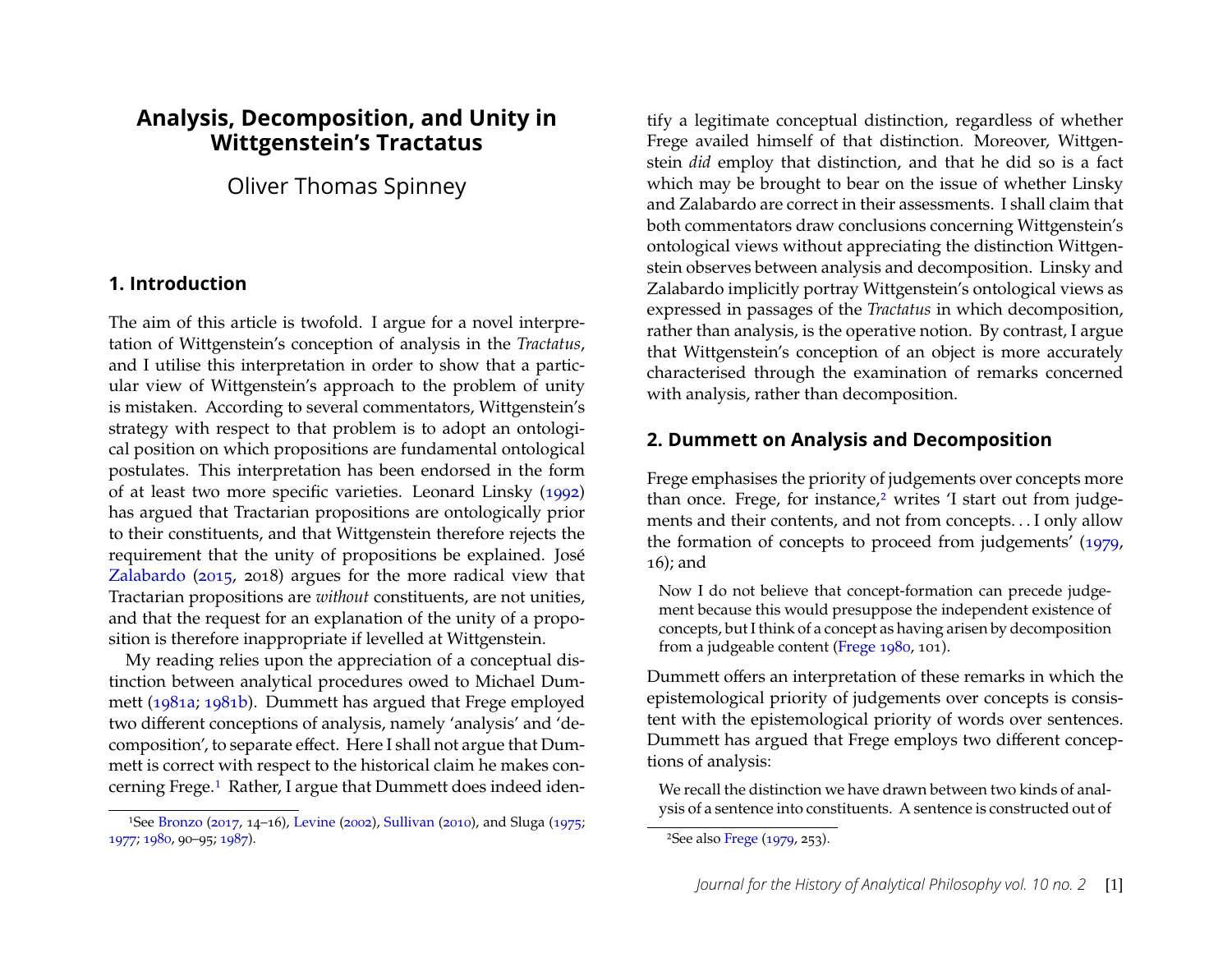component words. . . This kind of analysis relates to the sense of the sentence, and the constituents of the sentence, with respect to an analysis of this kind, are just the primitive component words. . . The other kind of analysis is needed in order to determine the validity of inferences in which the sentence may be involved, and it is unnecessary, for someone to understand the sentence, that he be aware of the possibility of an analysis of this kind: in this sort of analysis, the 'constituents' into which the sentence may be analysed may be complex incomplete expressions which we form from the sentence itself by omitting some other expression or expressions from it. . . [\(Dummett 1981a,](#page-22-1) 65).

Elsewhere Dummett terms the former notion 'analysis' and the latter 'decomposition' [\(1981b,](#page-22-2) 271). Analysis consists in identifying those constituents from which a sentence has been *constructed*, and which must be grasped by a speaker if they are to understand the relevant statement. That sentences are complexes composed of constituents which are epistemologically prior to the entities they combine to form is a presupposition of the possibility of analysis. Decomposition, by contrast, involves the formation of expressions through the replacement of others by free variables. The products of decomposition are not, according to Dummett, epistemologically prior to the items from which they have been decomposed; they need not be grasped by a competent speaker in order that sentences involving them be understood. Decomposition furnishes us with *features* capable of being shared by sentences, rather than constituents of those sentences:

The complex predicate ' $\xi$  killed  $\xi'$  cannot be regarded as literally a *part* of the sentences in which it occurs: it is not a word or a string of words, not even a discontinuous string. There is no part in common to the sentences 'Brutus killed Brutus' and 'Cassius killed Cassius' which is not also part of the sentence 'Brutus killed Caesar': yet the predicate ' $\xi$  killed  $\xi$ ' is said to occur in the first two and not in the third. Such a complex predicate is, rather, to be regarded as a *feature* in common to the two sentences... [\(Dummett 1981a,](#page-22-1) 31, emphasis in original).

Features, Dummett holds, are not literal components, or 'parts' of the items of which they are features. Zalabardo's description of features is concurrent with that of Dummett in this respect: 'people share heights, incomes, hobbies, and character traits without being compounded from these items' [\(2015,](#page-24-0) 112). The features arrived at through the decomposition of sentences include, on Dummett's view, functional expressions. The sentence 'Brutus killed Caesar' may, for example, be conceived of as the value of 'Brutus killed  $\xi$ ' for argument 'Caesar', the value of ' $\xi$  killed Caesar' for argument 'Brutus', or the value of ' $\xi$  killed  $\zeta$ ' for arguments 'Brutus' and 'Caesar'. We shall see, below, that these alternatives are not exhaustive. Importantly, examples abound of functions which do not figure as components of their values.<sup>[3](#page-2-0)</sup> The number 6, for instance, is the value of the function  $\zeta + \zeta$  for arguments 3 and 3, though the function  $\zeta + \zeta$  does not figure as a component of the number 6.

Decomposition is a procedure necessary for the success of at least two objectives, in Dummett's view. Firstly, what Sullivan calls the 'extraction of concepts' [\(2004,](#page-24-6) 694) from sentences may be explained through appeal to the notion of decomposition. Frege, we have seen, says that he thinks of 'a concept as having arisen by decomposition from a judgeable content', and that 'concept-formation' cannot precede judgement. By replacing two constants of 'Brutus killed Brutus' with free variables we may arrive at the functional expression ' $\xi$  killed  $\xi'$ . This functional expression is, we have said, a feature of every sentence which is its value; the sentence 'Brutus killed Brutus' then has at least this much in common with all other sentences which are values of the relevant function. The sentence 'Brutus killed Brutus', therefore, exhibits a feature common also to 'Cassius killed Cassius'. One need not, according to Dummett, grasp what it

<span id="page-2-0"></span><sup>&</sup>lt;sup>3</sup>The canonical example is due to [Frege](#page-22-5) [\(1979,](#page-22-5) 255) who points out that while Stockholm is the value of the function 'the capital of  $\zeta'$  for the argument 'Sweden', neither the function nor argument feature as constituents of the value in question.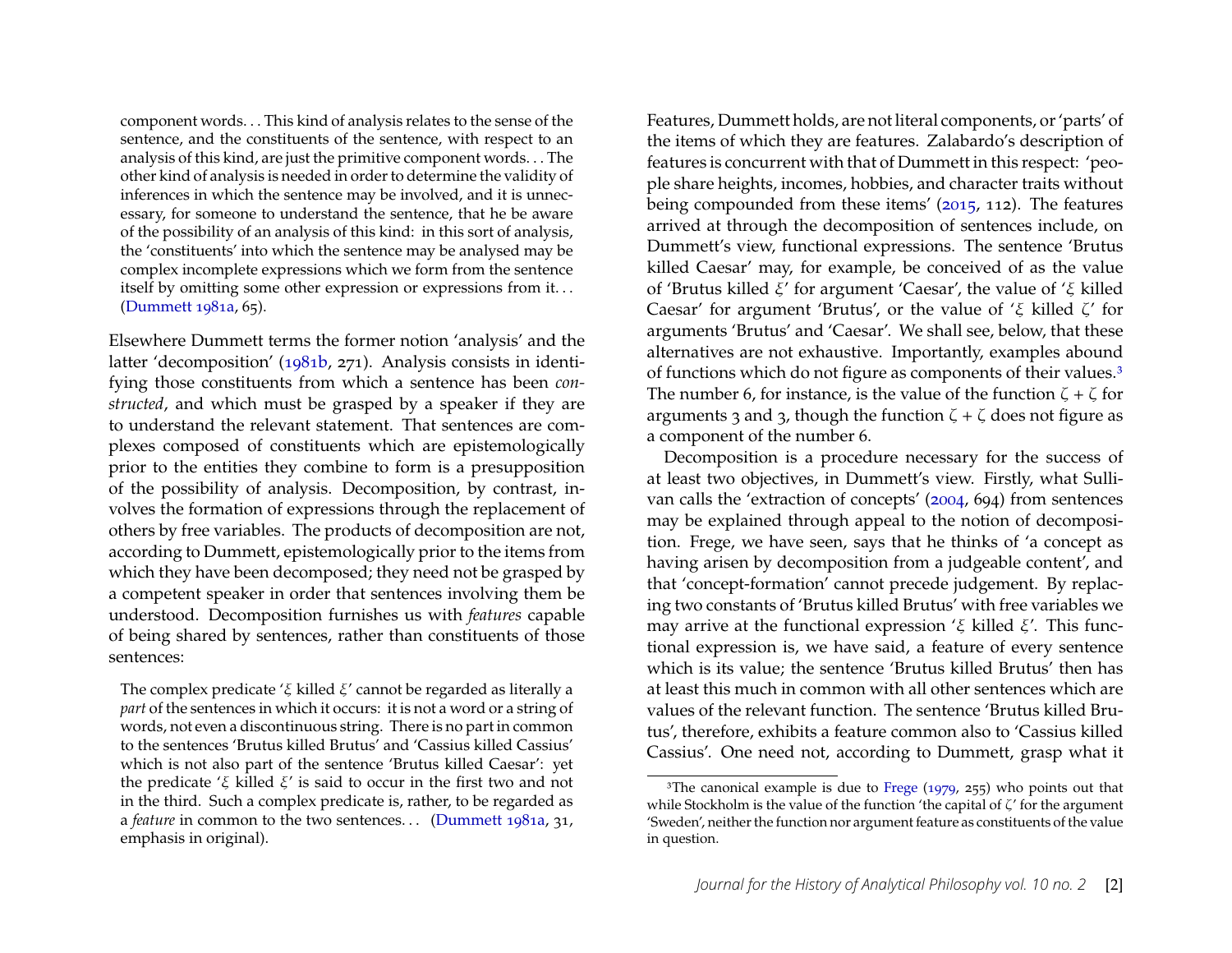is that these sentences have in common in order to understand either of them. It is not necessary, in order to understand 'Brutus killed Brutus', that one be cognisant of its being the value of  $\zeta$  killed  $\xi'$  for arguments 'Brutus' and 'Brutus'. Rather, for the understanding of a sentence it is sufficient to understand the sentence's component words and the significance of their mode of combination. If one does grasp the feature shared by these sentences, though, one has thereby identified the concept of *suicide*:

The proposition that Cato killed Cato shows the same thing. Here, if we think of 'Cato' as replaceable at its first occurrence, then 'killing Cato' is the function; if we think of 'Cato' as replaceable at its second occurrence, then 'being killed by Cato' is the function; finally, if we think of 'Cato' as replaceable at both occurrences, then 'killing oneself' is the function [\(Frege 1879,](#page-22-7) 66).

Importantly, our grasp of this concept depends, in Dummett's view, upon our being able to detect commonalities shared by sentences. The extraction of concepts is posterior to the understanding of sentences. To appreciate the fact that 'Brutus killed Brutus', 'Cassius killed Cassius', and 'Caesar killed Caesar' are members of a class, namely that class of sentences which are values of the function ' $\xi$  killed  $\xi'$ , is to appreciate the fact that they express the same concept. As Sullivan says

Each of the members of the now distinguished class of sentences (*iv*) says of some individual that he killed himself; otherwise put, in each of these sentences the concept of suicide is expressed. It is the fact that this concept is expressed in each of them that distinguishes the class. Thus anyone who comes to be able to distinguish this class for the first time can be thought of as acquiring a grasp of the distinguishing mark of the class, in this case, a grasp of the concept of suicide. . . [I]t will be a conceptual achievement to recognise that 'Cato killed Cato' belongs to a class of sentences. . . in each of which this concept is expressed [\(Sullivan 2004,](#page-24-6) 695).

The priority of judgements over concepts consists in the fact that one must *already* understand a sentence in order for it to be decomposed into a functional expression such that the features it possesses common to other sentences are brought to light. Although one need *not* acknowledge a sentence's belonging to a particular class which includes other sentences in order to grasp its meaning. That whole sentences are prior to concepts does not, on Dummett's view, imply that sentences are epistemologically prior to the words contained in them, for the concept expressed by a sentence is not, in the present context, to be identified with the meaning of any word(s) which combine to form that sentence.

Second, decomposing sentences into functional expressions containing free variables is necessary if we are to capture the validity of inferences involving those sentences.<sup>[4](#page-3-0)</sup> The validity of the inference from 'a > b' and 'b > c' to 'a > c', for instance, is capable of being rendered perspicuous only by construing each sentence as decomposing into a two-place, rather than one-place, functional expression, along with its arguments. Observation of this point figured prominently in Russell's  $(1903, 13-15; 1900,$  $(1903, 13-15; 1900,$  $\S$ §214–16) criticisms of subject-predicate logic, and his concern to establish a logic of relations. That one and the same sentence admits of more than one decomposition into a functional expression and argument(s) is a detail of crucial importance, to which I shall shortly return.

#### **3. Decomposition**

In the quotations given at the beginning of the preceding section, Frege describes a relation of priority in which judgeable contents stand to concepts. There, according to Dummett, he is expressly employing the notion of decomposition, rather than that of analysis. Whether or not Dummett is correct in attributing to Frege the employment, on distinct occasions, of analysis and decom-

<span id="page-3-0"></span><sup>&</sup>lt;sup>4</sup> Linsky elaborates: 'The predicate ' $\xi$  killed  $\xi$ ' must be distinguished from the predicate ' $\xi$  killed  $\eta'$  for the latter is the predicate which by double quantification yields 'Everyone kills someone.' This double quantification cannot arise from the former predicate' [\(1992,](#page-22-0) 269).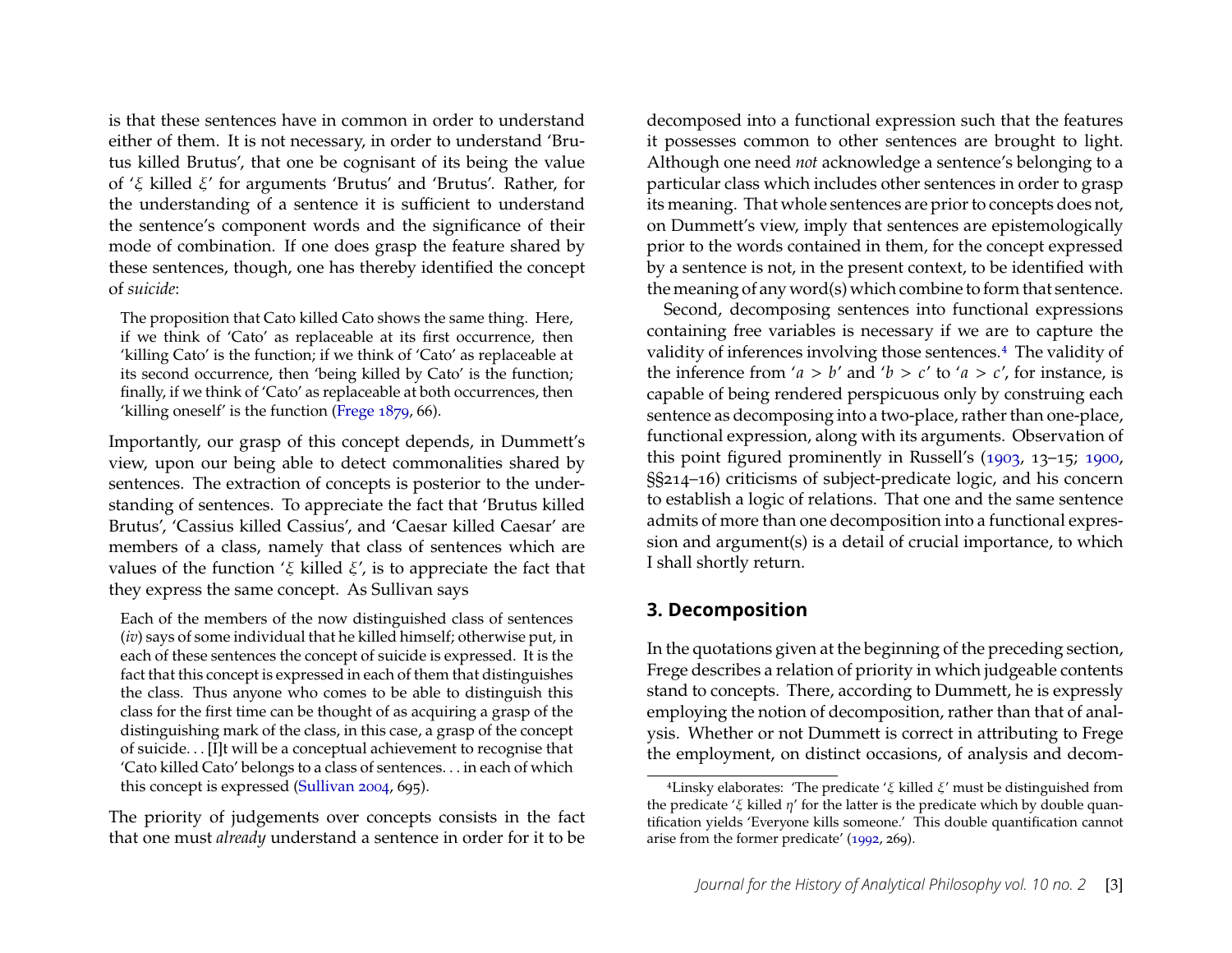position is not my present concern. Rather, my contention is that Dummett has identified a legitimate conceptual distinction, and that this distinction may be brought to bear upon issues of *Tractatus* exegesis. I will, however, employ passages of Frege's in order to precisify the conceptual distinction I have in mind; instances in which I do so ought to be read as contributing to this effort of precisification, rather than as staking out historical claims regarding Frege. Below, I shall claim that Linsky and Zalabardo both subscribe to an implicit understanding of a Tractarian object which centrally involves the notion of decomposition, rather than that of analysis. In order to establish this claim, however, it is necessary to conceive of the conceptual distinction Dummett makes as somewhat broader in application than I have so far described it as being. In order to show that the notion of decomposition may be legitimately extended beyond application to those items Dummett is concerned with, I shall here discuss the precedent set by Frege. Frege, in at least one instance, evidently conceives of decomposition in such a way that it applies to items distinct from those Dummett discusses in the passages I have quoted. To clarify, my aim here is to derive a conceptual distinction from Frege's work which is broader in application than that discussed by Dummett. I am not concerned to defend a historical claim with respect to the issue of Frege's endorsing that distinction. My interpretation of Frege here serves a philosophical, rather than historical, purpose.

Dummett clearly takes the distinction between analysis and decomposition to concern linguistic items. It is *sentences*to which the procedures of analysis and decomposition apply, as Dummett presents the matter in the quoted passages. Frege, meanwhile, emphasises the possibility of decomposing *thoughts*in 'On Concept and Object':[5](#page-4-0)

. . . [A] thought can be split up in many ways, so that now one thing, now another, appears as subject or predicate. The thought itself does not yet determine what is to be regarded as the subject. If we say 'the subject of this judgement', we do not designate anything definite unless at the same time we indicate a definite kind of analysis; as a rule, we do this in connection with a definite wording. *But we must never forget that different sentences may express the same thought*. . . Language has means of presenting now one, now another, part of the thought as the subject... [\(Frege 1892,](#page-22-8) 188, emphasis added).

The presentation of a thought takes place, 'as a rule', through the employment of language, according to Frege. One and the same thought may be decomposed in numerous ways, where each decomposition of the thought in question finds its expression in a *whole* sentence. Where Dummett emphasises the possibility of decomposing sentences into further expressions containing free variables, Frege, at least here, appears more clearly to construe multiple decomposition as consisting in the presentation of a single thought by different sentences. What is common to both the decomposition of a single sentence into functional expression and argument(s), and of a Fregean thought into multiple sentences employing, for instance, either passive or active voice, is that in both cases the products of decomposition are not conceived of as representing a wholly faithful route to the inner metaphysical structure of the items from which they have been decomposed.[6](#page-4-1) The aim of decomposition is not, in either case, that of revealing the metaphysical composition of a thing. As we have seen, the value of decomposition lies in its facilitating the extraction of concepts from sentences, and the systematisation of logical inferences. The work of unveiling metaphysical structure is, on the present view, carried out by analysis.

Both instances of decomposition, namely that of a single sentence into different expressions containing free variables, and

<span id="page-4-0"></span><sup>5</sup>I am not here claiming that Frege does not conceive of decomposition as applicable to sentences at all, but only that his concerns are clearly otherwise in the passage quoted. Indeed, we will see below that Frege does appear to conceive of sentences as admitting of multiple decomposition.

<span id="page-4-1"></span><sup>6</sup>Frege writes, 'We should mention that, strictly speaking, it is not in itself that a thought is singular, but only with respect to a possible way of analysing it' [\(1979,](#page-22-5) 187).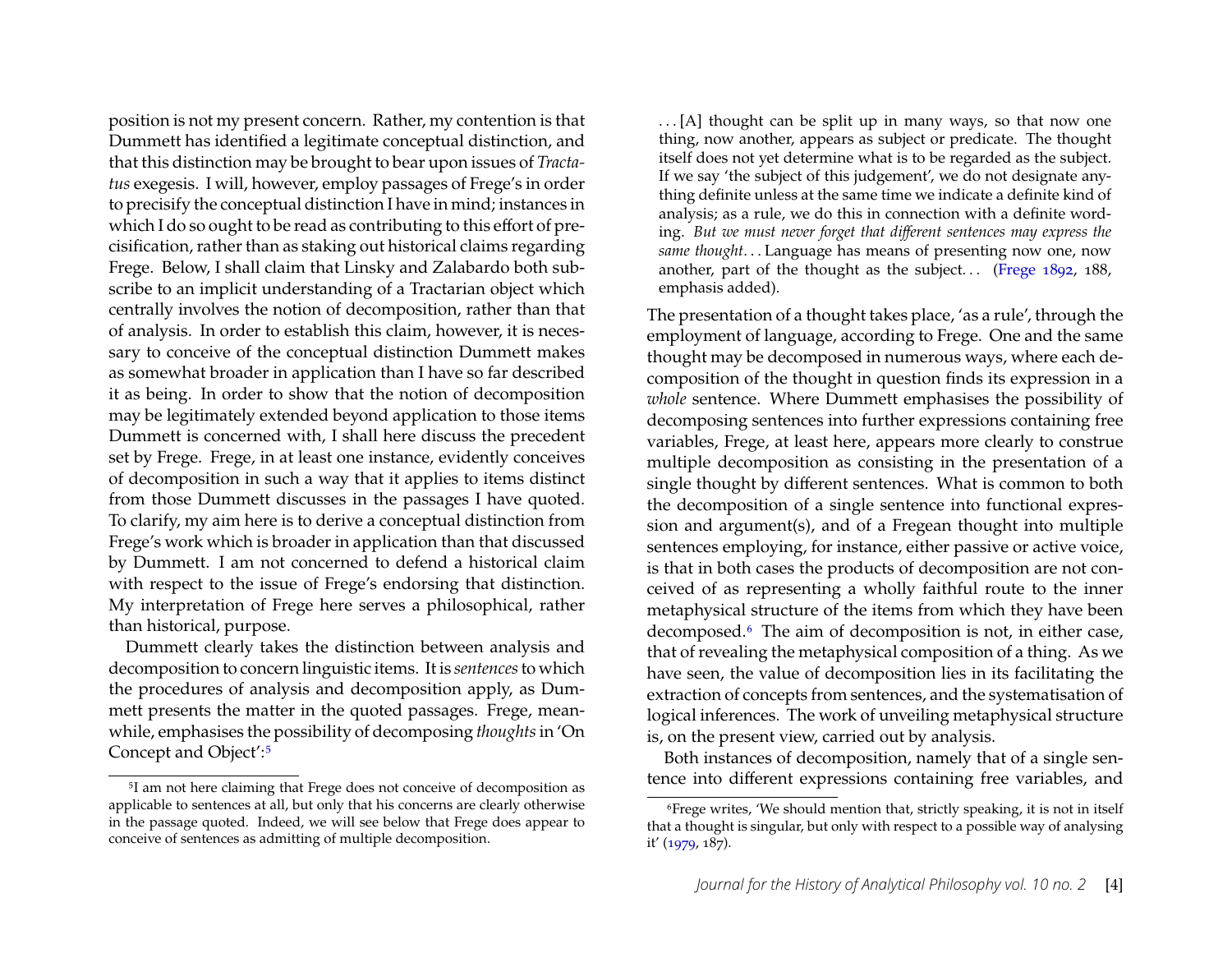that of a Fregean thought into multiple complete sentences, contribute to our achieving the same ambition. I have already alluded to the necessity of decomposing relational statements into functional expressions of two arguments for the illumination of valid inferences involving those sentences. The decomposition of a thought into more than one complete sentence likewise aids us in the acknowledgment of inferential patterns; for, depending on whether a sentence is voiced passively or actively, we shall be encouraged to decompose it into one functional expression and argument(s) or another. Assume, for example, that both 'Socrates is mortal' and 'Mortality is instantiated by Socrates' express the same Fregean thought. The thought in question possesses both the feature of *being capable of being expressed by the sentence 'Socrates is mortal'*, and that of *being capable of being expressed by the sentence 'Mortality is instantiated by Socrates'*. Vitally, each sentence into which the relevant thought might be decomposed encourages us to view it as the value of a different function for an argument. The sentence 'Socrates is mortal' is naturally conceived of as the value of the first-level function ' $\xi$  is mortal' for the argument 'Socrates'. The sentence 'Mortality is instantiated by Socrates', by comparison, suggests its being conceived of as a value of the second-level function  $\zeta$  is instantiated by Socrates' for the (first-level functional) argument ' $\xi$  is mortal'. Conceiving of these two different sentences as values of different functions for different arguments enables us to extract different concepts from them through recognition of their each belonging to classes of sentences of which being the value of one or other of the relevant functions is the defining feature, as well as to acknowledge different inferential relations in which each sentence may stand. Frege describes the change of active to passive voice as relevant to our choice of functional analysis in his *Begriffsschrift*:

The subject [of a proposition] is usually intended by the speaker to be the principal argument; the next most important often appears as the object. Through the choice of [grammatical] forms such as active and passive. . . ordinary language has the freedom of allowing whatever part of the proposition it wishes to appear as the principal argument, a freedom, however, that is limited by the paucity of words [\(Frege 1879,](#page-22-7) 68).

Although Frege does not, in the *Begriffsschrift*, draw a distinction between the sense and reference of an expression, he does conceive of the shift from active to passive voice as influencing our choice of decomposition. Consequently, where Frege later draws the distinction between sense and reference, and where he conceives of thoughts as expressible by distinct sentences employing either active or passive voice, we may conclude that the difference in voice between two sentences expressing the same thought contributes to our choice of decomposition with respect to either sentence. The example of decomposition Frege describes, namely that of a single thought into distinct complete sentences, may therefore be viewed as preparatory for, and contributory to, that described by Dummett, namely that of a single sentence into expressions containing free variables. We may therefore conjoin both examples into a process in which decomposition is performed *twice*: first on a thought in order to produce a sentence expressing it, and second on the sentence in question in order to produce functional expressions containing free variables. Dummett's discussion of the decomposition of a sentence takes place downstream, as it were, of Frege's own example in 'On Concept and Object'.

What the foregoing considerations suggest is that distinguishing between analysis and decomposition does not, in and of itself, determine the items to which those instruments apply. In other words, we need not, merely in virtue of adopting the relevant distinction, proceed under the impression that we cannot analyse or decompose items other than linguistic ones.[7](#page-5-0) In my view we may intelligibly extend application of both analysis

<span id="page-5-0"></span><sup>7</sup>Levine argues that Russell's conception of function-argument analysis, discussed below, constitutes a commitment to decomposition. If Levine is correct, the issue of whether Russellian decomposition operates with linguistic entities or not is thorny indeed. The status of propositional functions in Russell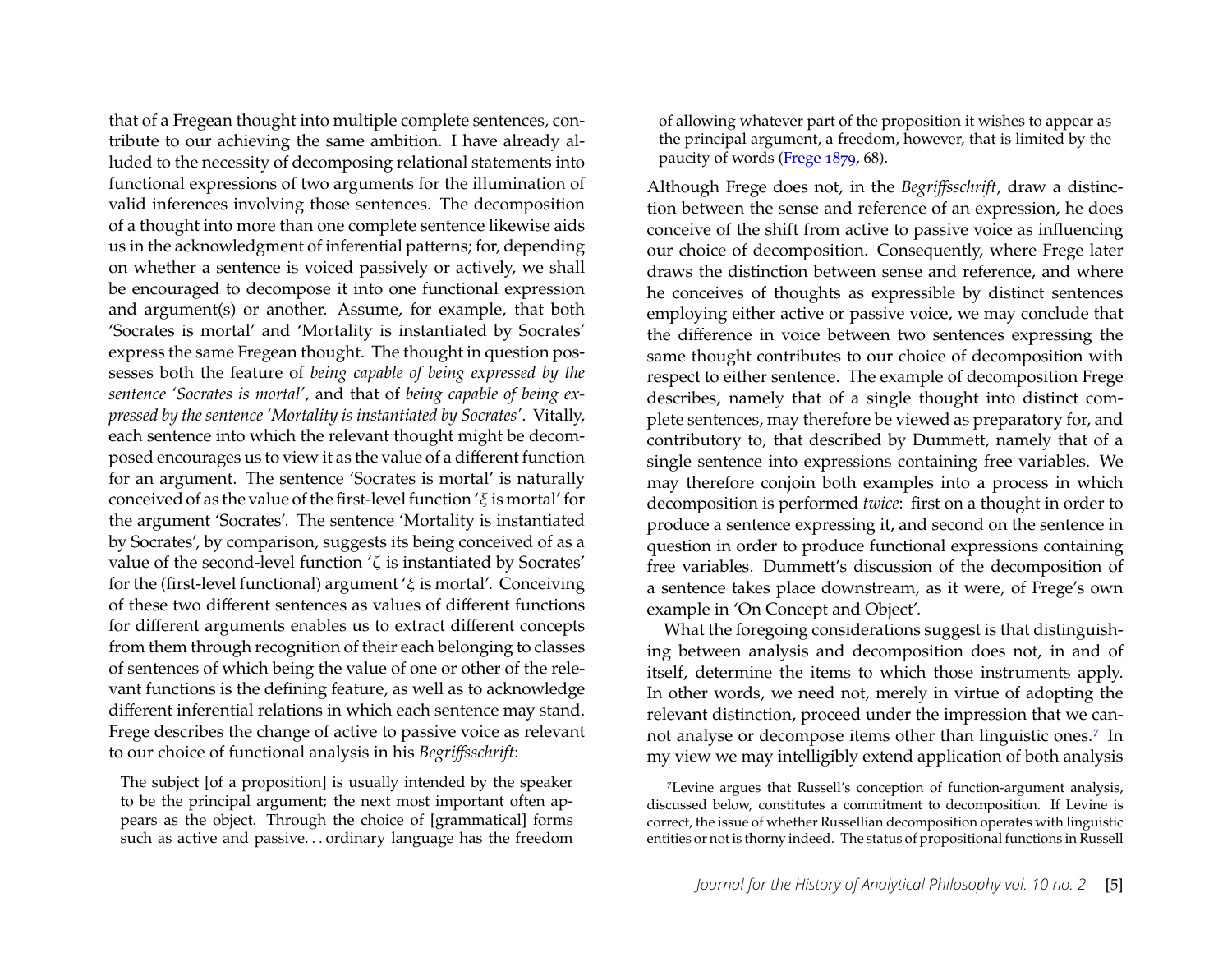and decomposition beyond Dummett's and Frege's examples to items which are neither linguistic entities nor Fregean senses. Analysis, as we have seen, constitutes an investigation into the components from which an item is compounded; anything with components, therefore, admits of analysis. Similarly, anything which possesses features is thereby capable of being decomposed. Insofar as being the value of  $\Phi(x, \ldots, x_n)$  for some argument(s) is a feature of any item at all, any item whatsoever admits of decomposition. I will, in later sections, argue that Wittgenstein conceives of facts, including those facts which count as propositions, as capable of being decomposed. Furthermore, I shall claim that the commentators mentioned at the outset of this article train their attention on those passages of the *Tractatus* in which Wittgenstein discusses decomposition, to the exclusion of those in which he is more clearly concerned with analysis. Moreover, this partial treatment of the text results in a mistaken characterisation of Tractarian objects.

#### **4. Multiple Decomposition**

We have just seen that in Frege's view the decomposition of one and the same thought into distinct sentences encourages our decomposing those sentences in ways different from one another. Employing a certain grammatical form may, according to Frege, aid one in the cerebral feat of construing a sentence as the value of a particular function for an argument. Frege describes an application of decomposition which is of psychological assistance to the effort of grasping a thought's inferential relations. Through application of greater mental effort, though, we are free to decompose any sentence expressing a thought into functional expression and argument(s) more obviously suggested by an alternative expression of the very same thought. In other words, we may legitimately proceed to ignore the recommendation of surface grammar, and decompose 'Socrates is mortal' into the second-level functional expression  $\zeta$  is instantiated by Socrates' and (first-level functional) argument  $\zeta$  is mortal'. In the *Begriffsschrift* Frege offers the following example:

Indeterminate functions of several arguments are expressed in a corresponding way.

 $\vdash \Phi(A)$ 

can be read: 'A has property Φ'

 $\vdash \Psi(A, B)$ 

may be translated as 'B stands in the Ψ-relation to A' or 'B is the result of an application of the procedure Ψ to the object A'.

Since the symbol  $\Phi$  occurs in the expression  $\Phi(A)$  and can be thought of as replaced by other symbols  $\Psi$ , X, by means of which other functions of the argument A are then expressed, Φ() *can be regarded as a function of the argument* Φ [\(Frege 1879,](#page-22-7) 69, emphasis in original).

Frege here insists that one and the same sentence, in this case namely  $\Phi(A)$ , may be decomposed in different ways, depending on which function the sentence is construed of as a value of. Frege describes an additional example:

Consider now the example: 'the circumstance that the centre of mass of the solar system has no acceleration, if only internal forces act on the solar system'. Here 'solar system' occurs in two places. We can therefore take this as a function of the argument 'solar system' in different ways, depending on whether we think of 'solar system' as replaceable at its first occurrence or at its second or at both (but in the last case by the same argument both times). These three functions are all different [\(Frege 1879,](#page-22-7) 66).

We have, in these two separate examples, quite distinct instances of a sentence being multiply decomposed. In the first example,

is a question which has engendered great controversy, and I remain neutral on it for present purposes. See [Quine](#page-23-2)  $(1967, 151 - 52)$  $(1967, 151 - 52)$ , in contrast with [Stevens](#page-24-7)  $(2005, 81-89)$  $(2005, 81-89)$ .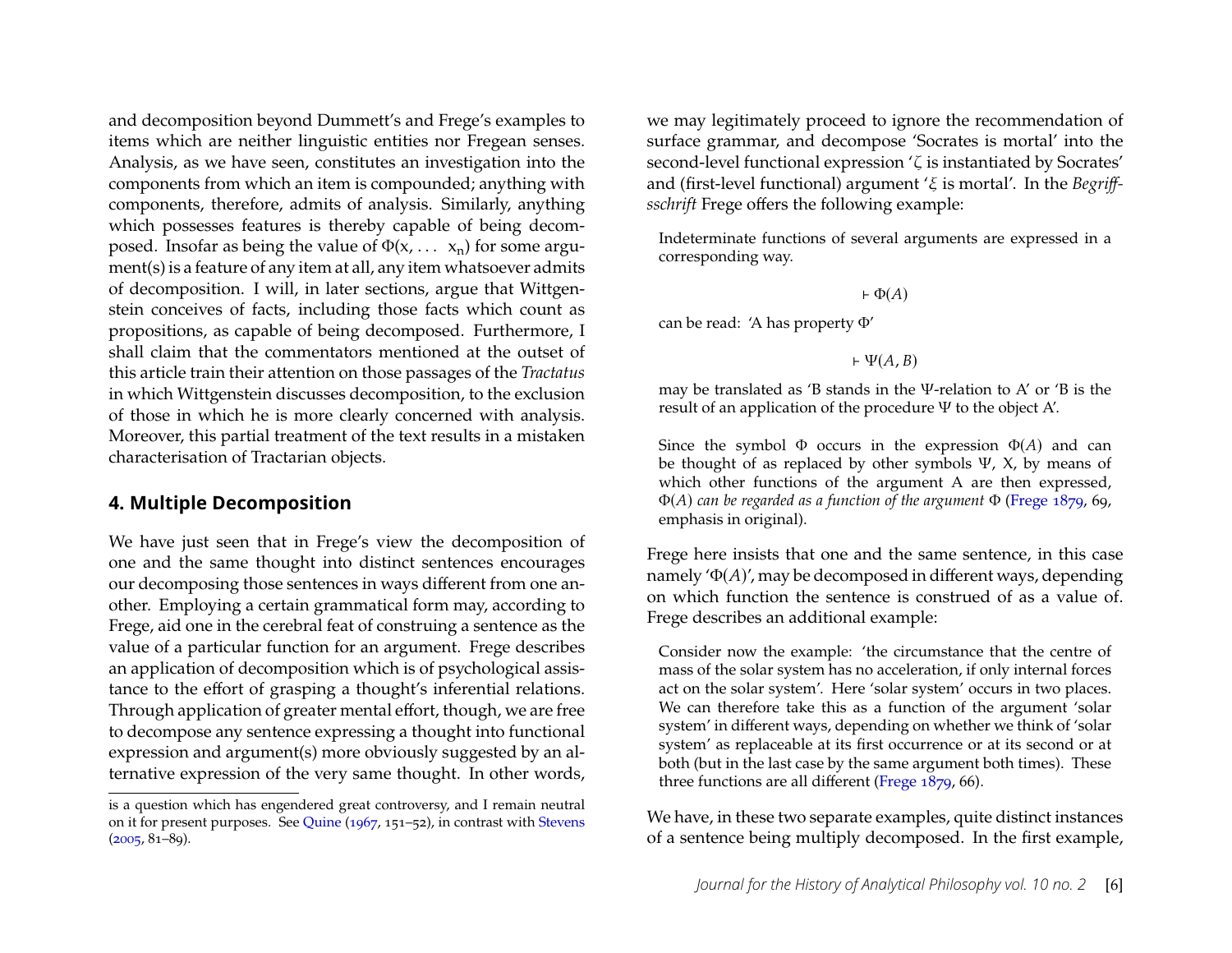one and the same sentence is shown to be capable of being decomposed into either: *i*) the functional expression  $\Phi(x)$  and argument 'A',  $or: ii$ ) the functional expression ' $\Phi(A)$ ' for argument ' $\Phi'$ . In the case of *i*) the functional expression ' $\Phi(x)$ ' may be conceived of as őrst-level, while in the case of *ii*) the functional expression ' $\Phi(A)$ ' may be conceived of as second-level. The different decompositions of ' $\Phi(A)$ ' therefore involve the construal of that sentence as the value of functions differing in level.

In the second case, namely that of the sentence 'the circumstance that the centre of mass of the solar system has no acceleration, if only internal forces act on the solar system', Frege describes the available options for decomposition differently. Here Frege describes the relevant sentence as the value of three different functions, where each of these functions is of the *same* level, though two are functions of one argument and the other is a function of two arguments. In other words, the options Frege describes for decomposing the relevant sentence do not include functional expressions of a level higher than one. Where, in Section [2,](#page-1-2) I mentioned the necessity of decomposing relational statements into functions of two arguments rather than one if the validity of certain inferences involving them is to be captured, I was describing options for decomposing relational sentences in a way comparable to that Frege describes in the present case, rather than that discussed in relation to the sentence  $\Phi(A)$ .

Crucially, sentences *always* admit of multiple possibilities for decomposition in which they are conceived of as the value of functional expressions of *differing* level. Whether or not sentences always admit of multiple possibilities for decomposition in which they are conceived of as the value of functional expressions differing in *adicity* is a separate question. I shall not answer that further question here.<sup>[8](#page-7-0)</sup>

Dummett focuses his attention on the case of decomposition in which a sentence is conceived of as the value of distinct functions of different level:

Now, with respect to an analysis of the second type, it is indeed true that, on Frege's own principles, we must admit not only of the analysis of 'Socrates is wise' as resulting from putting the proper name 'Socrates' in the argument-place of the first-level predicate ' $\xi$ is wise', but also the analysis of it as resulting from putting the firstlevel predicate  $\zeta$  is wise' in the argument place of the second-level predicate 'Φ(Socrates)' [\(Dummett 1981a,](#page-22-1) 65).

Sentences may, as we have seen, be decomposed in multiple ways. We may decompose 'Socrates is wise' into either the proper name 'Socrates' and the first-level predicate ' $\xi$  is wise', or the first-level predicate ' $\xi$  is wise' and the second-level predicate  $\zeta$  is instantiated by Socrates'.<sup>[9](#page-7-1)</sup> Decomposing the sentence in the first way, but not the second, facilitates our grasping the validity of the inference from 'Socrates is wise' to 'something is wise'. Decomposing the sentence in the second way, but not the first, facilitates our grasping the validity of the inference from 'Socrates is wise' to 'There is something Socrates is'. We may extend this view to the case of facts. Given the fact *that Socrates is mortal*, we might decompose it into the feature *Socrates* is  $\varphi$ , and the first-level feature  $\xi$  is mortal. We might also decompose the relevant fact into the first-level feature  $\xi$  *is mortal*, and the second-level feature *is instantiated by Socrates*. The decomposition of an item may proceed in various ways. Moreover, no one decomposition is privileged over any other. Rather, our choice of decomposition with respect to a given sentence is determined by which inference involving that sentence we are concerned to

<span id="page-7-0"></span><sup>8</sup>An answer to this question conceivably involves deciding whether the copula in simple subject-predicate sentences may function as indicating a relation. This question was of continual interest to Russell, though a thorough examination of his views will take us too far from the present issue.

<span id="page-7-1"></span><sup>&</sup>lt;sup>9</sup>See [Bronzo](#page-22-3) [\(2017,](#page-22-3) 4). [Hodes](#page-22-9) [\(1982,](#page-22-9) 167–68) has argued that infinitely many decompositions are possible for any given sentence. [MacBride](#page-23-3) ( $2005a$ ,  $15–16$ ) points out that, owing to Montague's [\(1965\)](#page-23-4) demonstration of the reduction of third and higher-order logic to second-order logic, the postulation of an infinite hierarchy need not follow from the mere possibility of more than one decomposition for a given item.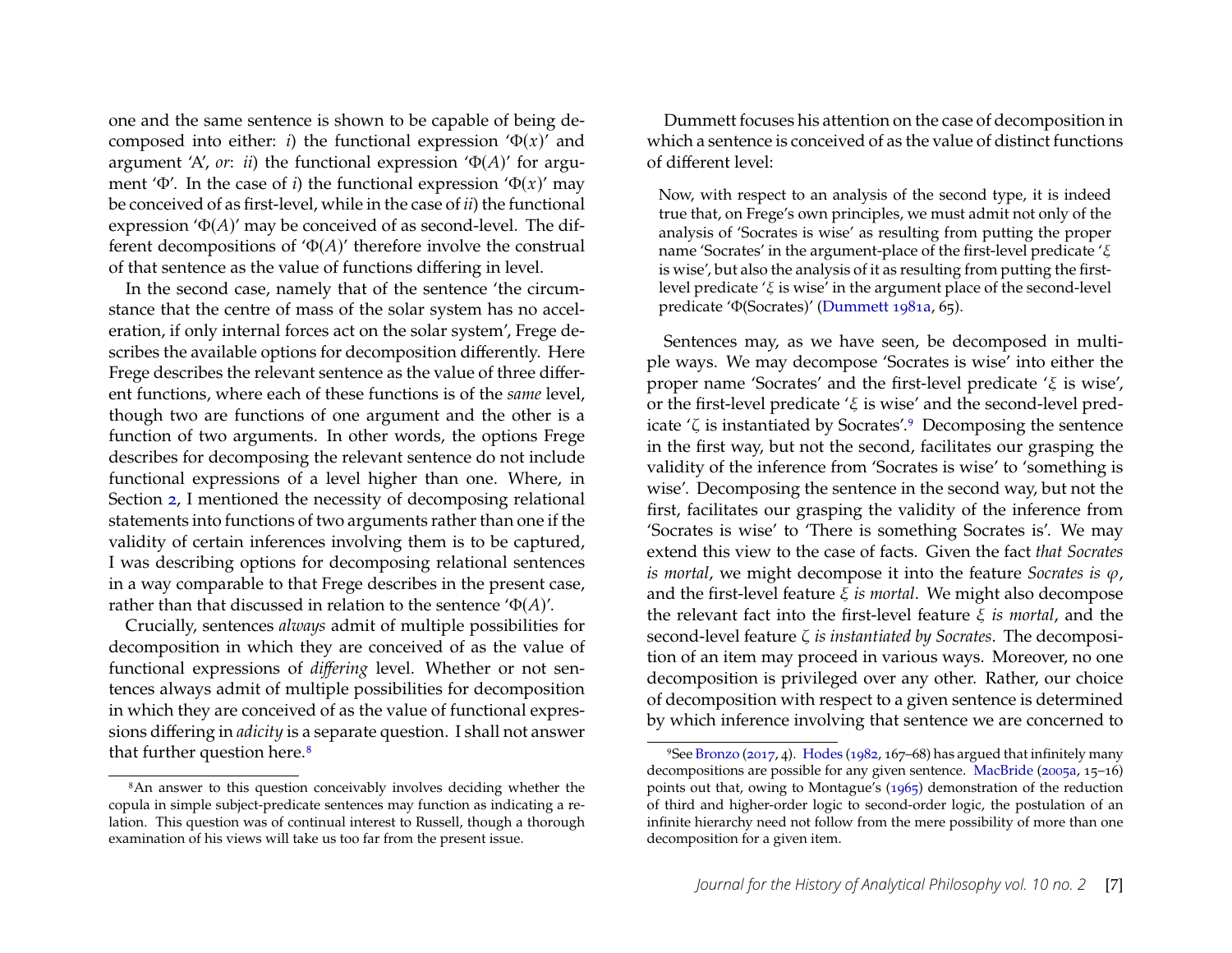shed light on. Our choice of decomposition with respect to any item at all is determined by the features possessed by that item in which we are interested. There are not, by contrast, multiple *analyses* of an item which are all equally accurate. An analysis revealing more of the constituents from which an item is compounded than another is *thereby* more accurate than that which reveals fewer of those constituents; and an analysis revealing all of the constituents from which an item is compounded is necessarily identical to any analysis of equal accuracy.

#### **5. Tractarian Analysis**

In this section I show that Wittgenstein was committed to a conception of analysis according to which the possibility of analysis presupposes the possession of constituents by the item analysed. I draw the conclusion, therefore, that in Wittgenstein's view propositions do possess constituents and are composite. This conclusion will be important for my discussion of Zalabardo's opposing view, namely that Tractarian propositions are *simple*.

Wittgenstein writes

A proposition has one and only one complete analysis [\(TLP](#page-24-8) 3.25).

Given what has so far been said, what remark 3.25 demonstrates is that Wittgenstein's conception of analysis in remark 3.25 of the *Tractatus* is *not* that of decomposition. This is a crucial detail to notice, for it serves to dispel the impression that Wittgenstein conceived of the analysis of propositions as consisting in the discovery of features, where features are understood as the products of decomposition. Application of decomposition to a proposition cannot secure for it a unique analysis, for any item may, as we have seen, be multiply decomposed into functional expressions of different levels. We must therefore look elsewhere to identify the conception of analysis Wittgenstein adopts in 3.25. We saw, above, that Dummett describes two different analytical procedures: analysis and decomposition. We have just eliminated decomposition from counting as the analytical procedure employed in 3.25. On the assumption that Dummett's bipartite classification exhausts the plausible available options, the remaining candidate notion with which 3.25 might be claimed to operate is that of analysis. Analysis, recall, consists in an investigation into the constituent items out of which a complex entity is composed. In other words, that the conception of analysis with which 3.25 operates is not that of decomposition suggests that Wittgenstein held that propositions possess constituents. Wittgenstein held that propositions can be analysed, in a sense of the word 'analyse' relevantly similar to that intended by Dummett,[10](#page-8-0) and *that* Wittgenstein held to this position suffices also to show that he conceived of propositions as composite.

It might at this stage be objected that I have concluded more from  $3.25$  than the remark in question can support.<sup>[11](#page-8-1)</sup> It has been an implicit assumption of my interpretation that 3.25 concerns elementary, rather than non-elementary, propositions. I have therefore held that what 3.25 asserts is the possibility of analysing elementary propositions into their constituents. Remark 3.25 has, however, been the subject of an alternative interpretation:

The core tenets of Wittgenstein's logical atomism may be stated as follows: (i) Every proposition has a unique final analysis which reveals it to be a truth-function of elementary propositions [\(TLP](#page-24-8)  $3.25...$ )... [\(Proops 2017a\)](#page-23-5).

Proops here claims that 3.25 concerns the analysis of a molecular, or non-elementary,<sup>[12](#page-8-2)</sup> proposition into a form which reveals its

<span id="page-8-0"></span><sup>10</sup>Where the relevant issue is the *composite* nature of propositions. In other words, I do not maintain that in each and every possible respect Wittgenstein's conception of analysis is identical to that which Dummett ascribes to Frege. I do maintain, though, that Wittgenstein's conception of analysis, like the Dummettian Frege's, presupposes the complexity of what is analysed.

<span id="page-8-2"></span><span id="page-8-1"></span><sup>&</sup>lt;sup>11</sup>Thanks to Tom Smith for bringing this to my attention.

<sup>&</sup>lt;sup>12</sup>Here and elsewhere I use the terms 'molecular' and 'non-elementary' interchangeably.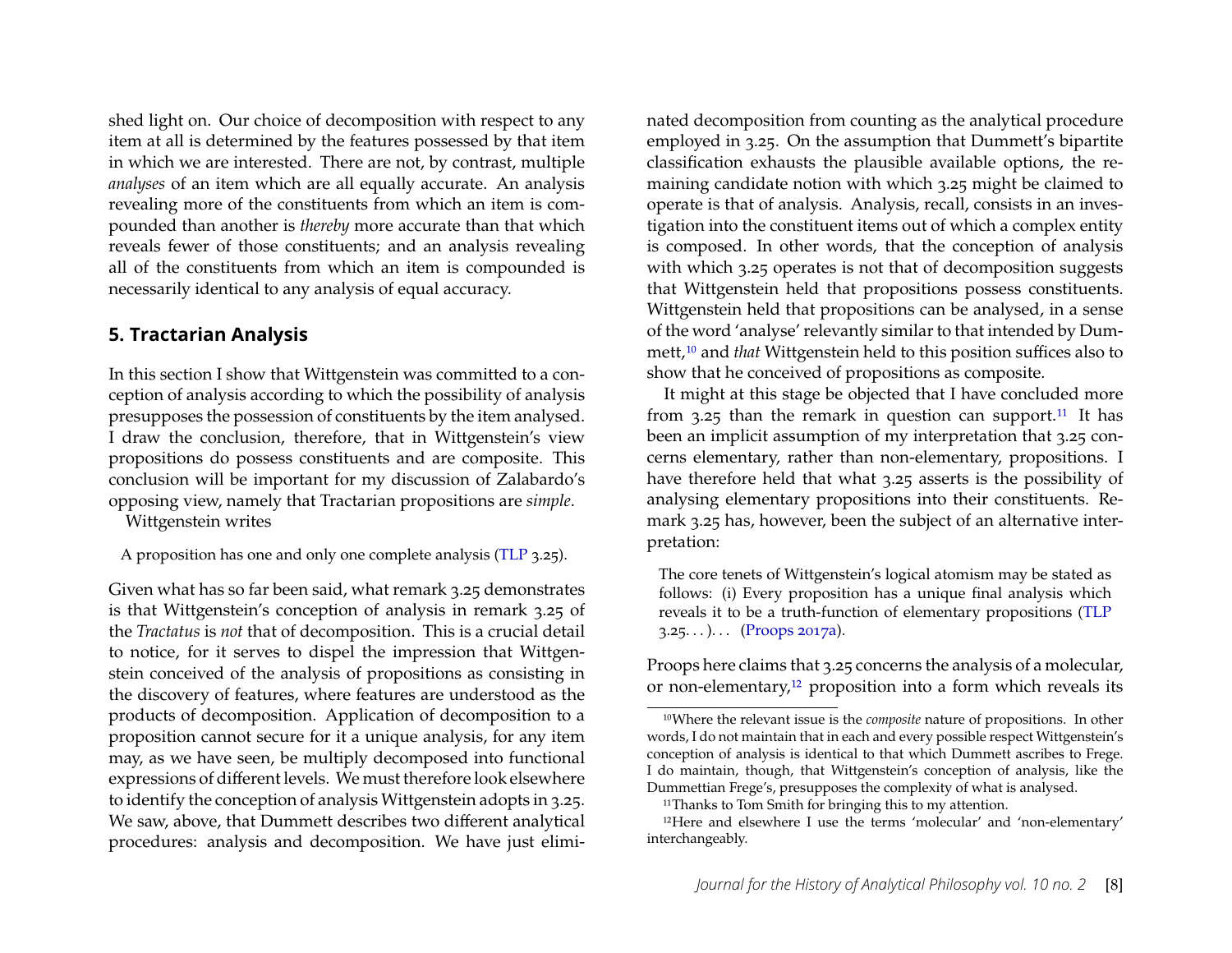truth-functional structure. If Proops' reading is correct, we need not ascribe to Wittgenstein the view that *elementary* propositions admit of unique analysis, and we need not therefore draw the conclusion that elementary propositions are, in Wittgenstein's view, composite.

In defence of my contention that 3.25 concerns elementary propositions rather than molecular ones is the following consideration: immediately following 3.25, in a remark which, according to the numbering system of the *Tractatus*, is a direct comment on 3.25, Wittgenstein writes:

What a proposition expresses it expresses in a determinate manner, which can be set out clearly... [\(TLP](#page-24-8) 3.251).

We must assume, on the basis that 3.251 comments on 3.25, that those propositions which admit of 'one and only one' complete analysis are the same propositions which express what they express in a 'determinate manner'. If it can be established that propositions which express what they express in a determinate manner must be elementary, it will follow that those propositions which admit of a unique analysis are likewise elementary, for 3.25 and 3.251 must discuss the same items.

Wittgenstein makes the connection between 'determinacy' and elementary propositions in 3.23:

The requirement that simple signs be possible is the requirement that sense be determinate [\(TLP](#page-24-8) 3.23).

The requirement that simple signs be possible is simultaneously the requirement that there be elementary propositions, for elementary propositions are 'concatenations' of simple signs [\(TLP](#page-24-8) 4.22). Anscombe, in an influential discussion, gives the following description of what it is for something to be 'determinate' in this context: '*Elementary propositions are such that for them there are no two ways of being true or false but only one*' [\(1959,](#page-22-10) 34, emphasis in original). Anscombe contrasts elementary propositions with claims involving definite descriptions:

One kind of indefiniteness in a proposition might be that there was more than one way of its being false: the complex might exist, but what was said of it might not hold; or the complex might not exist [\(Anscombe 1959,](#page-22-10) 34).

A proposition involving a definite description does not 'settle' everything [\(1959,](#page-22-10) 34), for knowledge that the proposition in question is false leaves it open just *how* it is false. Elementary propositions contrast with those involving definite descriptions insofar as the former but not the latter may not be true or false in more than one way. An elementary proposition's determinacy<sup>[13](#page-9-0)</sup> consists in its not admitting of multiple ways of being true or false. Wittgenstein, immediately prior to 3.25, describes propositions whose elements signify complex items as indeterminate: 'In such cases we *know* that the proposition leaves something undetermined' [\(TLP](#page-24-8) 3.24, emphasis in original). Propositions whose elements signify complex items are not elementary, in Wittgenstein's view, but molecular.<sup>[14](#page-9-1)</sup> Molecular propositions in general exhibit indeterminacy of the relevant kind, for to know that ' $p \vee q$ ' is true is not in and of itself to know *what is the case*.

A natural question here is that of why, in Wittgenstein's view, there must be determinate propositions. In other words, why must there be propositions of which a grasp of their truth is a *direct* route to a grasp of what is the case? Propositions, Wittgenstein says,*show* what is the case if they are true [\(TLP](#page-24-8) 4.022). There is nothing more to understanding a proposition than knowing what is the case if it is true [\(TLP](#page-24-8)  $4.024$ ).<sup>[15](#page-9-2)</sup> Crucially, there must be determinate propositions, for if there were not, we should have to go and *őnd out* what is the case when a given proposition is true through some means which do not appeal to the proposi-

<span id="page-9-0"></span><sup>&</sup>lt;sup>13</sup>Anscombe, following Ogden, translates '*Unbestimmtheit'* as 'indefiniteness'. I have followed Pears and McGuinness in speaking of 'determinacy' rather than 'definiteness'.

<span id="page-9-1"></span><sup>&</sup>lt;sup>14</sup>Recalling here that descriptive, quantified propositions reduce to molecu-lar truth-functional combinations, on Wittgenstein's view; see [TLP](#page-24-8) 5.52.

<span id="page-9-2"></span> $15$ See [Wittgenstein](#page-24-9) [\(1961b,](#page-24-9) 93–94).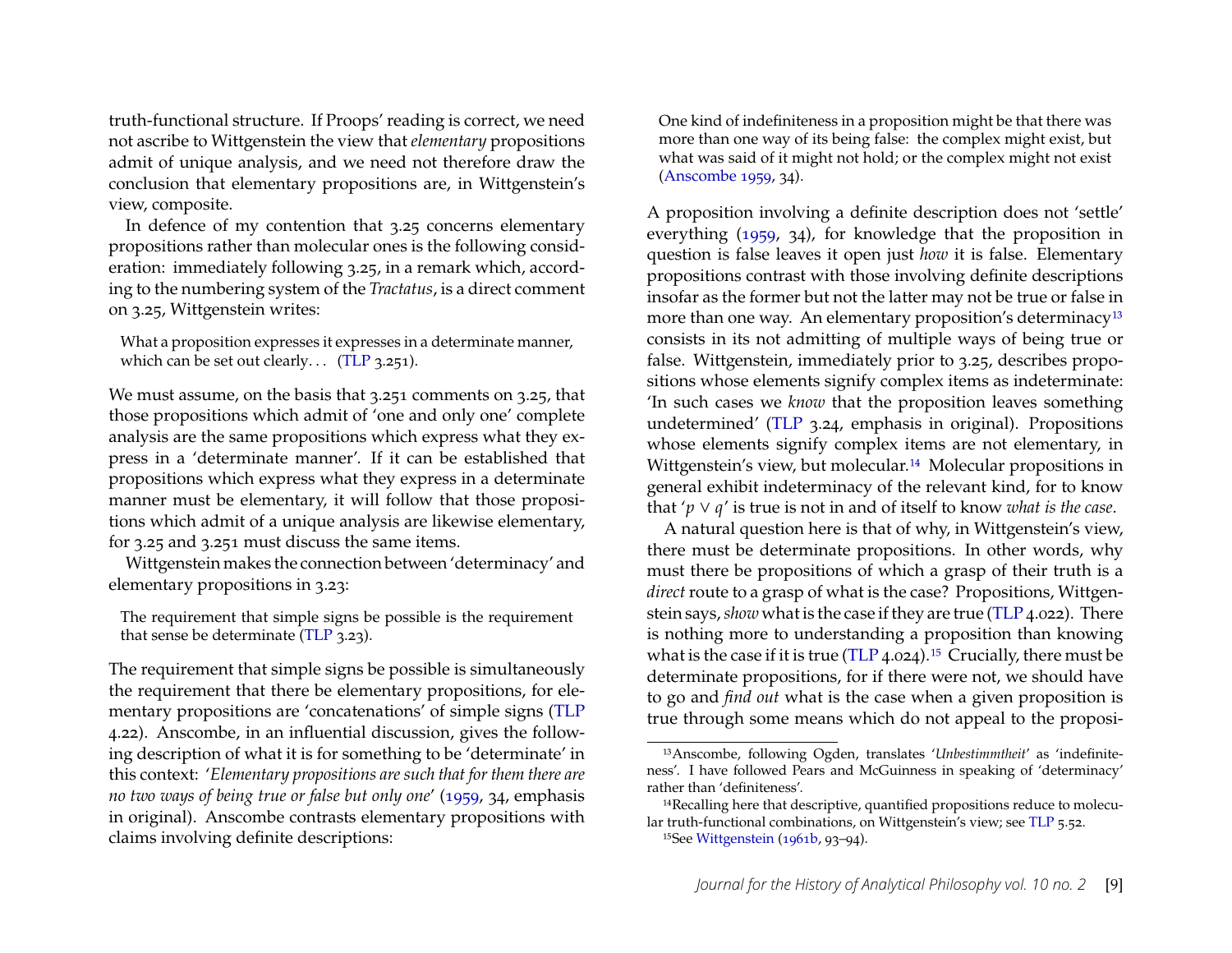tion itself. What could 'finding out' here involve, if appeal to the proposition itself is ruled out on grounds of indeterminacy? On the assumption that 'p' and 'q' are determinate, finding out what is the case if ' $p \vee q$ ' is true involves adverting to what is determinately shown by 'p', and determinately shown by 'q'. It is unclear how it could be established what is the case if a proposition is true, where the proposition itself does not settle the matter, and where no further proposition figuring in an analysis of the original contributes to our settling it. If the sense of a proposition is no guide to what is the case if it is true, it is hard to imagine what else could serve as such a guide. Crucially, in the case of ineliminable indeterminacy the connection between a proposition's sense and what is the case if it is true is severed, for in that case the sense of the proposition doesn't determine what is the case if it is true. Wittgenstein's conception of sense, though, makes essential appeal to the notion of understanding what is the case if a proposition is true. For any proposition of which neither it nor any of the propositions figuring in its analysis is determinate, the sense of that proposition cannot be a route to what is the case if it is true. Sense, though, just is the route to what is the case if a proposition is true, on Wittgenstein's view. Accordingly, we must conclude that no proposition of the kind just described possesses a sense at all. In other words, ineliminable indeterminacy collapses into meaninglessness, on the conception of sense Wittgenstein subscribes to. Indeed, indeterminacy at the molecular level is only possible because there is determinacy at the elementary one. On the assumption that Anscombe is correct in her assessment of what Wittgenstein means by '*Unbestimmtheit*', we must conclude that those propositions described as determinate by 3.251 are elementary, and that therefore 3.25 likewise concerns elementary propositions exclusively.

A further objection which may be raised against the reading of 3.25 I propose is as follows.[16](#page-10-0) Elementary propositions are the

*end* result of the analysis of non-elementary ones. Consequently, there is nothing left to analyse once we have arrived at elementary propositions. This objection is supported by Wittgenstein's saying that an elementary proposition is 'completely analysed' [\(TLP](#page-24-8) 3.201). That no further analysis of elementary propositions may take place is, it is argued, further supported by the consideration that elementary propositions are 'concatenations of names' [\(TLP](#page-24-8) 4.22), and that 'names cannot be dissected any further' [\(TLP](#page-24-8) 3.26). Winch, for instance, expresses this view where he says, on the basis of an appreciation of Ishiguro's discussion of the context principle, that 'one cannot further analyse an elementary proposition by splitting it up into its names' [\(1969b,](#page-24-10) 8). One cannot, according to Winch, analyse a proposition by splitting it up into its names for, as [Ishiguro](#page-22-11)  $(1969, 20–50)$  $(1969, 20–50)$  argues, there are no such things as names conceived of as capable of treatment independent of the propositions in which they occur. To respond here requires that we identify a kind of analysis which does not entail analysing the names of an elementary proposition, nor 'splitting' a proposition into its names, such that those names appear, as it were, free-floating. Wittgenstein hints at such a conception of analysis in [TLP](#page-24-8) 5.55 and 5.557:

We now have to answer a priori the question about all the possible forms of elementary propositions.

Elementary propositions consist of names. Since, however, we are unable to give the number of names with different meanings, we are also unable to give the composition of elementary propositions [\(TLP](#page-24-8) 5.55).

The application of logic decides what elementary propositions there are...  $(TLP 5.557)$ .

Here Wittgenstein talks of the difficulty involved in giving the *form* of elementary propositions, as well as that of giving the *composition* of elementary propositions *a priori*. Wittgenstein says, though, that the *application of logic* decides what elementary propositions there are. Johnston writes:

<span id="page-10-0"></span><sup>16</sup>My thanks to an anonymous referee for raising this point.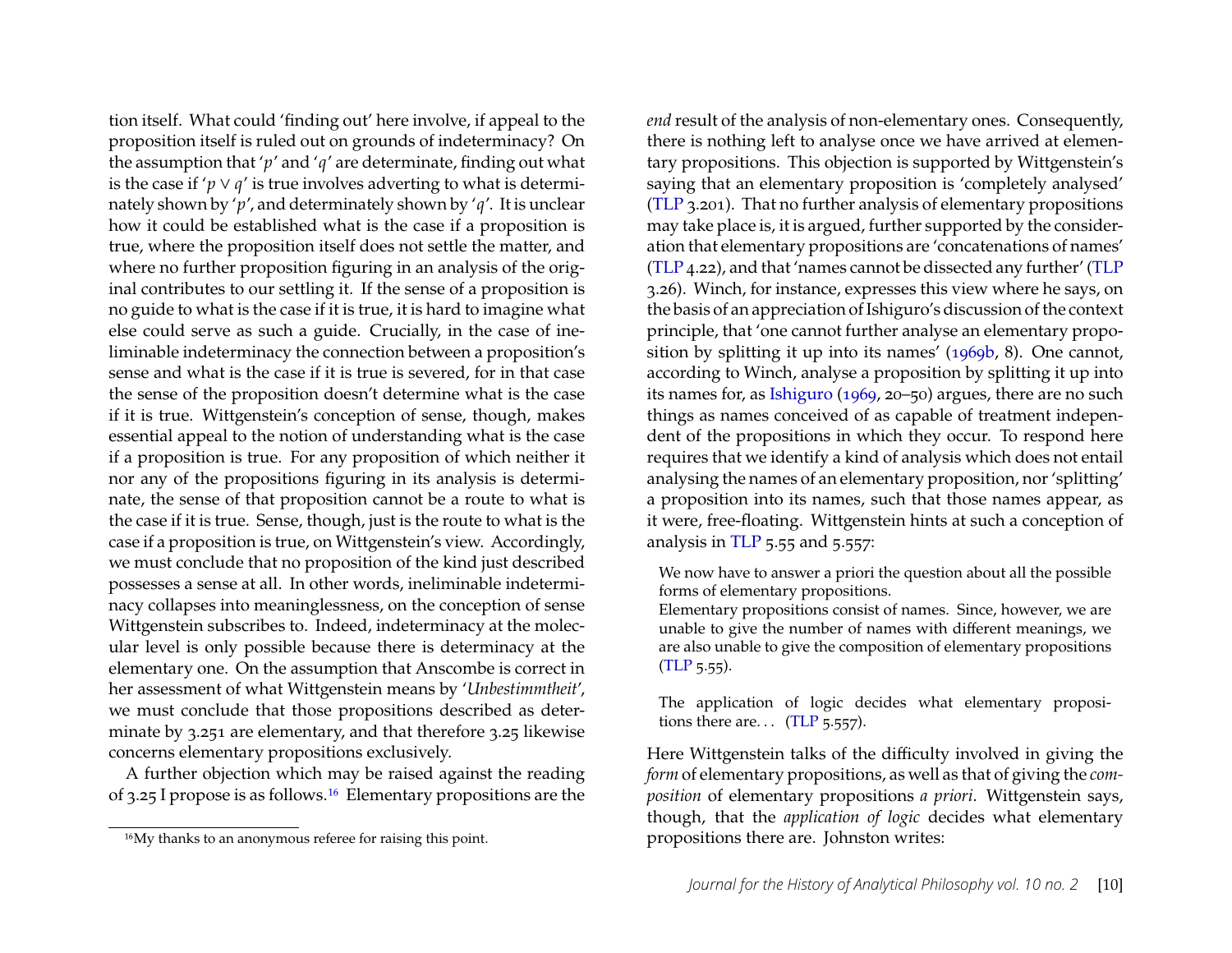Wittgenstein asserts that we can know nothing a priori about the forms of atomic propositions, that the unbiased logician will not be concerned to make any a priori distinction between different types of things. This leaves open the possibility of a posteriori knowledge of atomic forms. Indeed, Wittgenstein's Tractarian claim that what elementary propositions there are is decided by the application of logic ( $\ldots$  [TLP](#page-24-8) 5.557), and his 1929 claim that '[o]nly when we analyse phenomena logically shall we know what form elementary propositions have' ([\[Wittgenstein 1979,](#page-24-11) 42]), would appear to endorse this possibility as genuine [\(Johnston 2009,](#page-22-12) 158–59).

Johnston interprets 5.557 as suggesting that in Wittgenstein's view the form of an elementary proposition is something discoverable only *a posteriori*. MacBride directs us to the kind of inquiry Wittgenstein felt must be carried out in order that the forms of propositions be revealed:

What Wittgenstein meant was that only analysis of what we say about the world as we find it will lead us to the logical forms of the elementary propositions, what Wittgenstein later described as 'the logical investigation of the phenomena themselves, i.e., in a certain sense *a posteriori*, and not by conjecturing about *a priori* possibilities'. . . The only epistemological access to the logical forms of elementary propositions available to us is via the analysis of what we say about the world (truly or falsely) [\(MacBride 2018,](#page-23-6) 197).

Discovering an elementary proposition's form constitutes an analysis of that proposition. The form of a proposition is the possibility of its structure [\(TLP](#page-24-8) 2.15); and the structure of a proposition is, in turn, the 'connexion of its elements' [\(TLP](#page-24-8) 2.15). Discovering the form of an elementary proposition, therefore, involves grasping the possibility of that proposition's structure through appeal to the combinatorial capabilities possessed by its elements.[17](#page-11-0) Such an inquiry neither attempts to 'dissect' constituent names into further components, nor does it attempt to treat those names as capable of appearing independently of propositions. Grasping the combinatorial capabilities of some propositional elements involves unearthing their forms, and doing *this* involves attending to the ways in which those elements may or may not significantly combine with others *in propositions*.<sup>[18](#page-11-1)</sup> Elementary propositions will have a unique analysis, on this reading, for they do not possess more than one form. The form of a proposition depends upon the forms of its constituents; what a proposition is capable of representing depends upon the combinatorial potential of its elements. The possibility of an analysis revealing the form of a proposition, therefore, presupposes the possession of constituents capable of combining with others. What analysis consists in, on this view, is an inquiry into the combinatorial potential possessed by some constituent(s), such that the character of that potential be more explicitly brought into view, and the form of the proposition whose constituents they are be determined. The analysis of a proposition involves, on this conception, commitment to propositional constituents conceived of as prior to the form of the proposition itself, for the latter depends upon the former. Accordingly, we may not construe propositional elements as mere features of propositions, where such a construal serves to withhold from a propositional element the status of a genuine ontological commitment. If propositional elements were nothing more than posterior extractions from propositions, the attempt to grasp a proposition's form *through appeal to* the forms of those items extracted from it would clearly be circular, for those extractions in turn depend entirely upon the character of the whole from which they have been extracted.

In summary, then, we may not construe propositional elements as features for two reasons: (i) decomposition of a proposition into features cannot secure for propositions the unique analysis Wittgenstein asserts is possible, and (ii) conceiving of

<span id="page-11-0"></span><sup>&</sup>lt;sup>17</sup>Campbell writes: 'Now, the structure of an elementary proposition is the way in which its elements, names of simple objects, are combined, and so the possibility of its structure is inseparable from the forms of those names, that is, from their respective ranges of possible combination with other names' [\(2014,](#page-22-13) 143).

<span id="page-11-1"></span><sup>18</sup>See [Wittgenstein](#page-24-12) [\(1961a,](#page-24-12) 70) for an example of just such an exercise.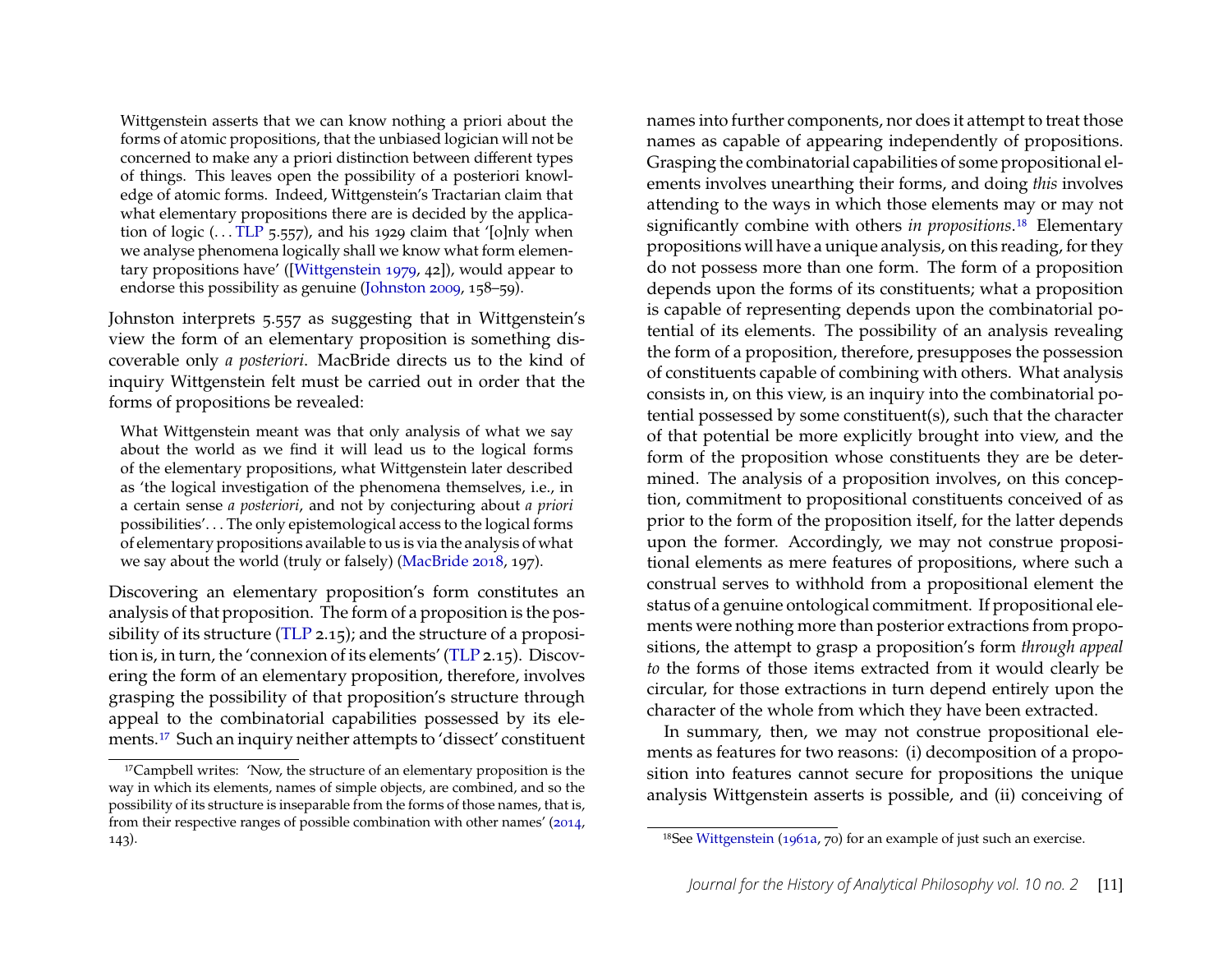propositional elements as features prohibits us from appreciating the way in which the form of a proposition depends upon the forms of its component parts. Note that none of this is to deny that there is a kind of analysis Wittgenstein describes according to which analysis reveals the truth-functional structure of a molecular proposition. Rather, my aim is to draw our attention to a separate activity, the possibility of which presupposes that propositions are composite items.

#### **6. Tractarian Decomposition**

I have, throughout the preceding discussion, repeatedly claimed that remark 3.25 does not concern the notion of decomposition, and that it must therefore constitute commitment to analysis, where the possibility of analysis presupposes the possession of constituents by propositions. I have concluded from these observations that elementary propositions are composite, rather than indivisible. I have not, however, claimed that *nowhere* in the *Tractatus* does Wittgenstein employ decomposition. Here I shall argue that Wittgenstein did, indeed, operate with that notion, and that Wittgenstein distinguishes between items discovered by decomposition and those revealed through analysis. In the sections which follow I draw the conclusion that those who have inferred from Wittgenstein's remarks concerning items discovered by decomposition claims about the constituent names of a proposition have failed to observe the distinction between analysis and decomposition here described.

Wittgenstein expresses a commitment to the possibility of decomposition in the following remarks:

An expression presupposes the forms of all the propositions in which it can occur. It is the common characteristic mark of a class of propositions [\(TLP](#page-24-8) 3.311).

Thus an expression is presented by means of a variable whose values are the propositions that contain the expression.

(In the limiting case the variable becomes a constant, the expression becomes a proposition.) I call such a variable a 'propositional variable' [\(TLP](#page-24-8) 3.313).

If we turn a constituent of a proposition into a variable, there is a class of propositions all of which are values of the resulting variable proposition. In general, this class too will be dependent on the meaning that our arbitrary conventions have given to parts of the original proposition. But if all the signs in it that have arbitrarily determined meanings are turned into variables, we shall still get a class of this kind. This one, however, is not dependent on any convention, but solely on the nature of the proposition. It corresponds to a logical form—a logical prototype [\(TLP](#page-24-8) 3.315).

To stipulate values for a propositional variable is *to give the propositions* whose common characteristic the variable is. . . [\(TLP](#page-24-8) 3.317, emphasis in original).

Propositional variables are arrived at through decomposition. Wittgenstein identifies propositional variables as 'the common characteristic mark of a class of propositions', as well as those things which propositions may share with one another. Wittgenstein here describes propositional variables as 'expressions'. Crucially, 'expression' is a broad term in the *Tractatus* referring to both propositional variables and names [\(TLP](#page-24-8) 3.31).[19](#page-12-0) Propositional variables are the products of decomposition, while names, on this reading, are those items investigated by analysis.

Given the sentence 'aRb' we may replace the name 'a' with a variable in order to form the propositional variable ' $\zeta Rb'$ . That the propositional variable ' $\zeta Rb'$  is conceived of as functional is shown by Wittgenstein's claiming that it has values, and that those values for appropriate arguments are propositions. We may replace the remaining constants of ' $\zeta Rb'$  through successively exchanging them for variables, arriving at ' $\zeta R\zeta'$ , and finally 'ξΨζ', where this last expression corresponds to a logi-

<span id="page-12-0"></span><sup>19</sup>My thanks to an anonymous referee for clarifying this point.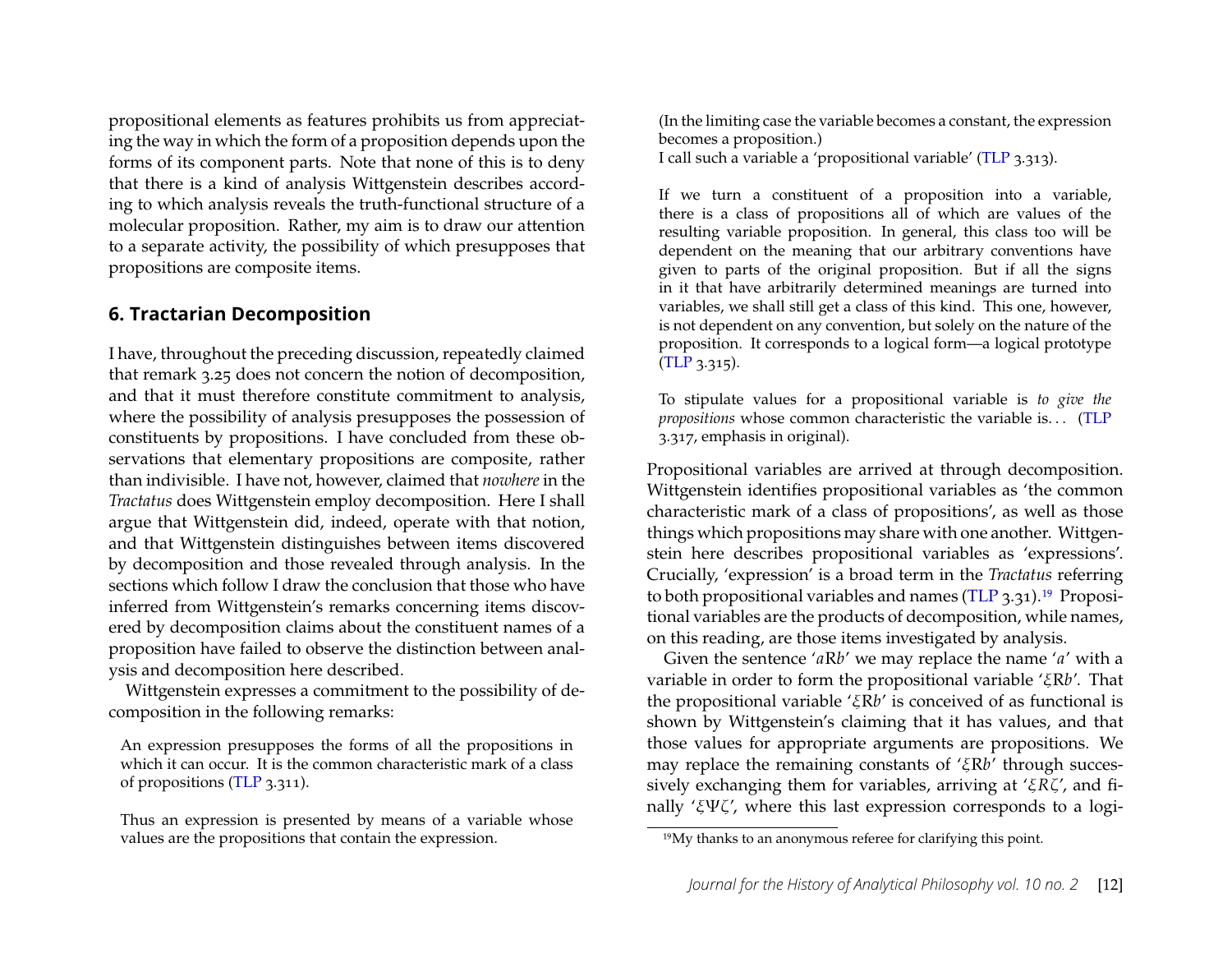cal form. Each variable expression is a 'common characteristic mark of a class of propositions' [\(TLP](#page-24-8) 3.311). By this Wittgenstein cannot mean that each expression containing a free variable is literally a *constituent*, or component, of each proposition which is its value, for what distinguishes these functional expressions from their values is precisely that the former include Greek letters while the latter do not. Wittgenstein cannot therefore hold that the values of propositional variables *contain* those variable expressions, in anything other than a figurative sense of 'contain'. Rather, propositional variables may be more accurately described as features which their values have in common, inasmuch as it is a feature common to both  $30+2 = 32'$  and  $4+2 = 6'$ that they are both possible values for the function expressed by ' $\xi$  + 2 =  $\zeta$ '. Wittgenstein says, 'The propositional variable signi-fies the formal concept' [\(TLP](#page-24-8)  $4.127$ ), and:

. . . The expression for a formal property is a feature of certain symbols.

So the sign for the characteristic of a formal concept is a distinctive feature of all symbols whose meanings fall under the concept. . . [\(TLP](#page-24-8) 4.126).

Wittgenstein here clearly describes functional expressions as *features* of their values. Of features Wittgenstein says, 'An internal property of a fact can also be called a feature of that fact (in the sense in which we speak of facial features, for example)' [\(TLP](#page-24-8) 4.1221). Facial features, such as the weight of one's brow, or the luminescence of one's eyes, are not naturally construed as literal *constituents* from which a face is compounded. Rather, facial features are characteristics which may be shared or inherited, in contrast to one's literal components, which are neither shared nor inherited. Functional expressions therefore are features of their values, according to Wittgenstein, without thereby counting as constituents of them. It should be clear that Wittgenstein, throughout these remarks, describes a process satisfying the description of decomposition we saw given by Dummett, above.

That propositional variables and names are not identical can be gathered from Wittgenstein's insistence that names are *simple signs*: 'The simple signs employed in propositions are called names' [\(TLP](#page-24-8) 3.202). Wittgenstein, moreover, says 'Names are the simple symbols: I indicate them by single letters (" $x''$ , " $y''$ , " $z$ ")' [\(TLP](#page-24-8) 4.24). Propositional variables produced by replacing elements of propositions with free variables, however, are plainly not simple. The expression ' $\zeta$ R $\zeta$ ', for instance, contains *two* Greek letters. That '*ERE'* contains two Greek letters indicates a functional expression which outputs a value for two arguments.[20](#page-13-0) Above, I alluded to the importance of this feature of functional expressions for Russell. Recall, it was Russell's view that relational statements must be conceived of as values of functions for two arguments if the validity of inferences involving those statements is to be captured. That the functional expressions into which sentences decompose are not simple is essential if the effort of systematising inferential patterns is to succeed. Furthermore, Wittgenstein says that the limiting case of decomposition is an expression 'corresponding' to a logical form. Expressions composed entirely of free variables do not, however, *name* logical forms, for logical forms cannot, in Wittgenstein's view, be named:[21](#page-13-1) 'There is no *thing* which is the *form* of a proposition, and no name which is the name of a form' [\(1961b,](#page-24-9) 99, emphasis in original). From what I have said so far, it should be clear that expressions containing free variables are not indicated by *single* letters. Rather, functional expressions are indicated by complex symbols, where the complexity of these expressions serves to facilitate recognition of the inferential relations holding between their values.

Wittgenstein stakes out a vital role for propositional variables in the following passage:

<span id="page-13-0"></span><sup>20</sup>Hence Dummett's description of these expressions as *complex* predicates  $(1981a, 33)$  $(1981a, 33)$ .

<span id="page-13-1"></span><sup>&</sup>lt;sup>21</sup>See also [TLP](#page-24-8) 4.12-4.121.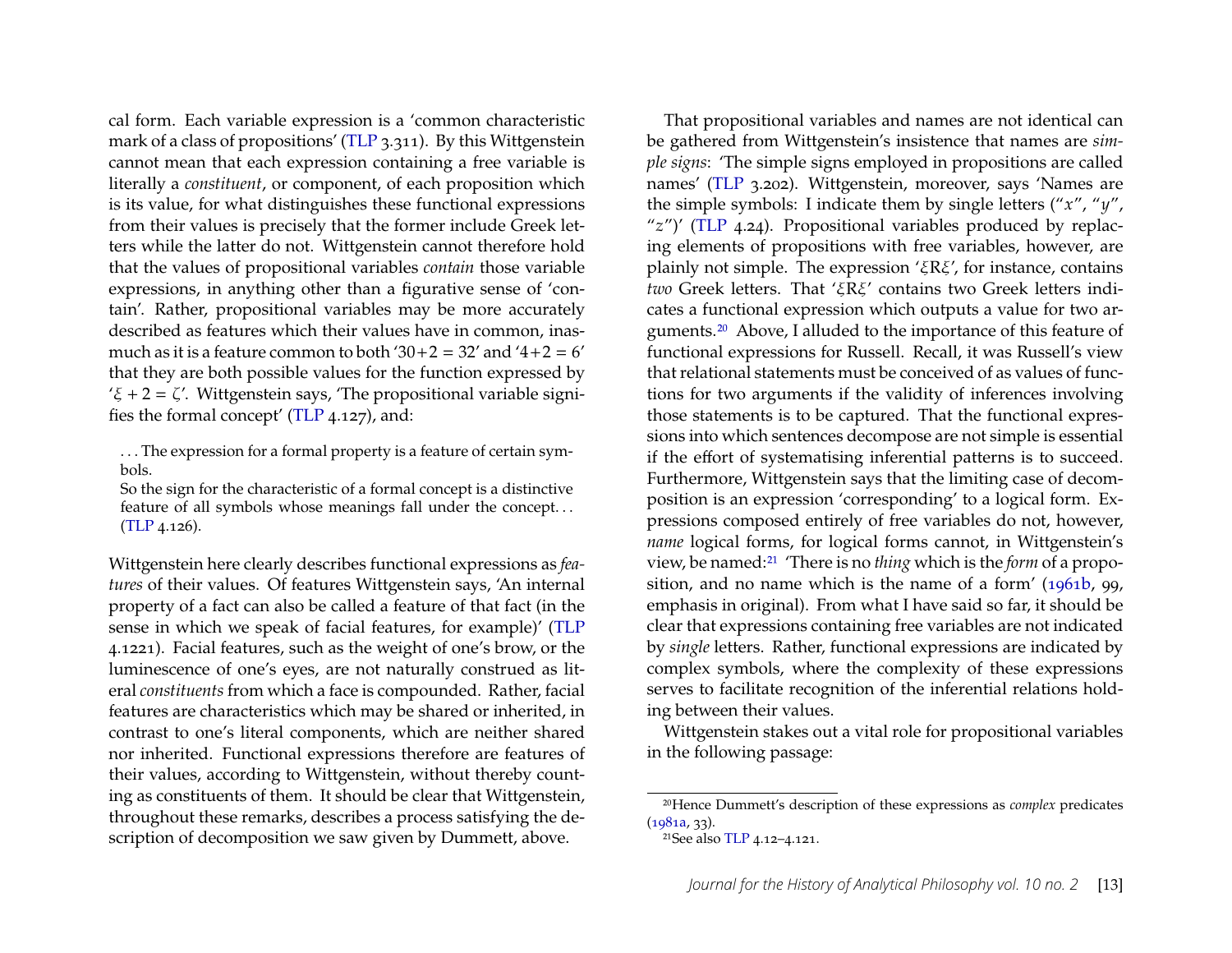When a bracketed expression has propositions as its terms—and the order of the terms inside the brackets is indifferent—then I indicate it by a sign of the form ' $(\overline{\xi})'$ . ' $\xi'$  is a variable whose values are terms of the bracketed expression and the bar over the variable indicates that it is the representative of all its values in the brackets.

(E.g. if  $\xi$  has the three values P, Q, R, then  $(\overline{\xi}) = (P, Q, R)$ .)

What the values of the variable are is something that is stipulated. The stipulation is a description of the propositions that have the variable as their representative.

How the description of the terms of the bracketed expression is produced is not essential.

We *can* distinguish three kinds of description: *1*. direct enumeration, in which case we can simply substitute for the variable the constants that are its values; *2*. giving a function fx whose values for all values of  $x$  are the propositions to be described; 3. giving a formal law that governs the construction of the propositions, in which case the bracketed expression has as its members all the terms of a series of forms [\(TLP](#page-24-8) 5.501).

Infinitely many operands may potentially be inputted to Wittgenstein's 'operator  $N'$  simultaneously; and for instances in which the number of operands exceeds our capacity to enumerate them, they may be described, according to Wittgenstein, through the presentation of a functional expression of which those operands are values.<sup>[22](#page-14-0)</sup> In other words, the presentation of a defining feature of the relevant class of operands may determine the items upon which we should like to perform the  $N$  operation. Such functional expressions therefore play an important role in the reduction of propositions involving quantifiers to those whose only 'logical constant' is the  $N$  operator.

The decomposition of one and the same proposition into different propositional variables may be carried out in order to make perspicuous certain inferences. Symbolising 'Socrates is mortal' as  $'A'$ , we may perform decomposition in order to arrive at the propositional variable ' $Fx'$ . The variable ' $Fx'$  may be employed in order to determine a collection of sentences in which mortality is ascribed to an item, such that the  $N$  operator may be applied to them. The sentence ' $N(Fx)'$  therefore will, on Wittgenstein's view, be equivalent to '( $\forall x$ ) ~  $Fx'$ , and ' $N(N(Fx)')$ ' will be equivalent to  $(\exists x)Fx'$ . The inference from 'Socrates is mortal' to 'something is mortal' is therefore capable of expression through use of the propositional variable  $'Fx'$  to determine those operands to which the  $N$  operator may be applied. The sentence ' $Fa'$  may also be decomposed into the functional expression ' $\zeta a'$ , which may be translated as ' $\xi$  is true of Socrates'. The expression ' $\xi a$ ' is a second-level functional expression which determines the collection of sentences in which first-order properties are ascribed to Socrates. The sentence ' $N(N(\xi a)$ ' is equivalent to asserting Socrates' possession of every first-order property. From ' $N(N(\xi a)$ ', 'Fa' follows. It is a *desideratum* on Wittgenstein's formal language that it be at least capable of being employed in such a way as to make the validity of the relevant inference plain. The decomposition of one and the same sentence into different propositional variables is here, as it was in the case of Dummett's Frege, vital to the exercise of illuminating inferences.

That propositional variables are not identical to names may be concluded from the following consideration. Wittgenstein famously remarks that 'only in the context of a proposition does a name have meaning' [\(TLP](#page-24-8)  $3.3$ ),<sup>[23](#page-14-1)</sup> as well as claiming, 'The name occurs in the proposition only in the context of the elementary proposition' [\(TLP](#page-24-8) 4.23). The expression ' $\zeta R\zeta'$ , though, does *not* appear in any proposition. The expression ' $\zeta R \zeta$ ' does not appear in any proposition because it contains free variables, and no

<span id="page-14-0"></span> $22$ Connelly clarifies Wittgenstein's position: 'The inputs, or arguments, to the operation  $N$  would thus be the various distinct outputs, or values, which result when each of these individual constants is independently substituted in for " $x$ " in "fx". Importantly, here already it should be clear that what ultimately ends up as an argument to the  $N$  operator is not an open sentence which contains a [free] variable, but rather a proposition which results from *replacing* a variable with an individual constant' [\(2017,](#page-22-14) 3, emphasis in original). Connelly's description of Wittgenstein's view concords with my claim, below, that no Tractarian proposition contains free variables.

<span id="page-14-1"></span><sup>23</sup>Here I quote from the C. K. Ogden translation of the *Tractatus*.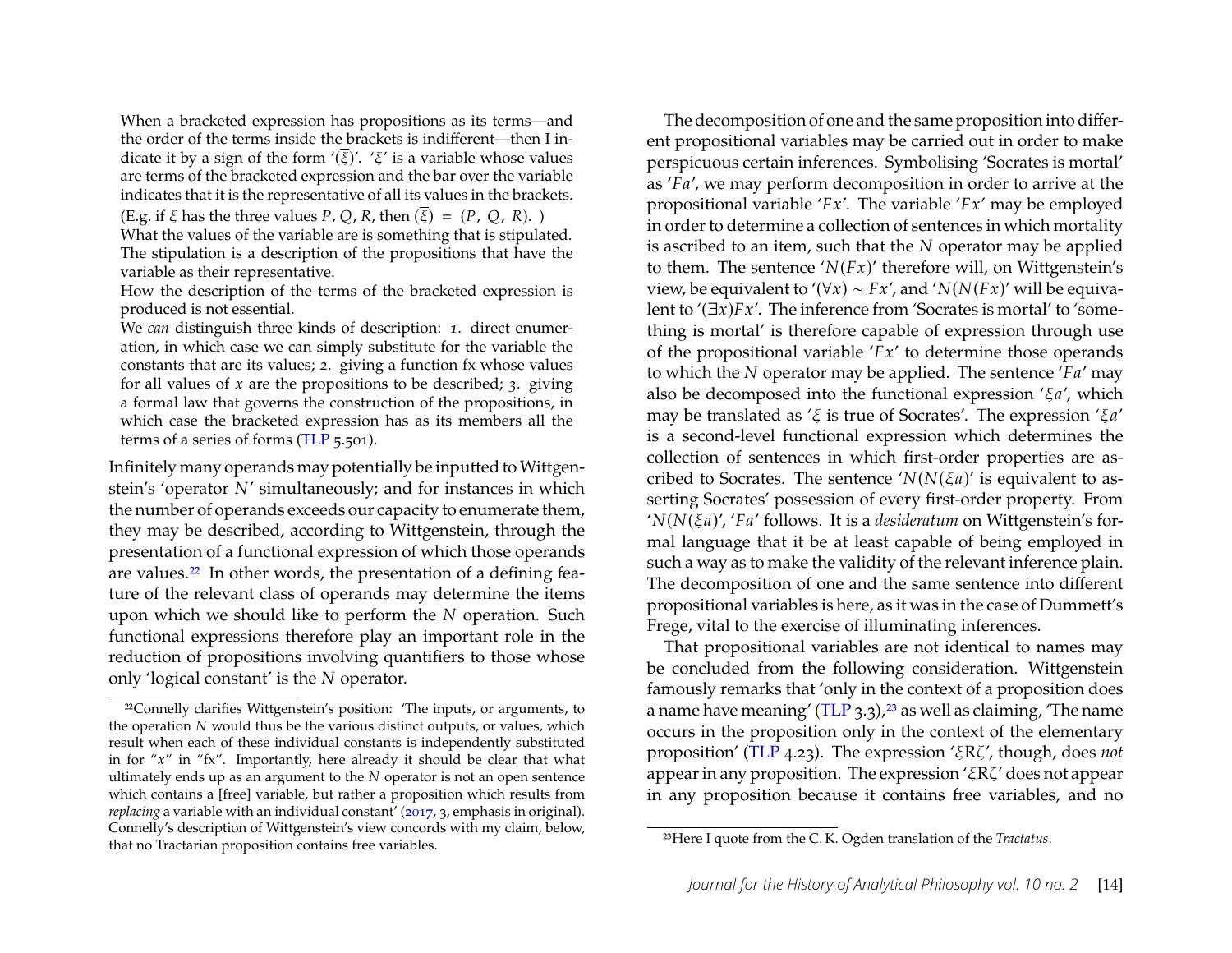proposition, in Wittgenstein's view, contains free variables. That no proposition contains free variables was a point insisted upon by Wittgenstein in his criticism of Russell's chosen formulation of the axiom of reducibility:

Your axiom of reducibility is

 $\vdash$ :  $(\exists f)$  :  $\varphi x \equiv x f!x;$ 

now is this not all nonsense as this proposition has only then a meaning if we can turn the  $\varphi$  into an apparent variable. For if we cannot do so no general laws can ever follow from your axiom. The whole axiom seems to me at present a mere juggling trick. Do let me know if there is more in it. The axiom as you have put it is only a schema and the real Pp ought to be

 $\vdash : .(\varphi) : (\exists f) : \varphi(x) \equiv_x f!x,$ 

and where would be the use of that?— [\(Wittgenstein 1961c,](#page-24-13) 122).

Russell's formulation of the axiom of reducibility is, Wittgenstein suggests, merely *schematic*; it does not *say* anything at all because it is an open sentence awaiting either the replacement of a free variable by a constant, or the binding of that variable to a quantifier. The relevant formulation is, consequently, neither true nor false. Indeed, Wittgenstein asks if it is not all nonsense. The expression ' $\zeta R\zeta$ ' is not a name because names have meaning only in the context of a proposition, and ' $\zeta R\zeta'$ , owing to its containing free variables, is incapable of appearing in a proposition.

We have seen that remark 3.25 expresses a commitment to analysis, rather than decomposition, but that Wittgenstein clearly does employ the latter notion elsewhere in the *Tractatus*. Analysis of a proposition consists in discovering the forms of its constituent names, while decomposition delivers functional expres-sions more accurately characterised as features of their values.<sup>[24](#page-15-0)</sup>

Remarks of Wittgenstein's to the effect that we may derive functional expressions from propositions through the replacement of constants with free variables, and that such expressions indicate shared features rather than constituents proper, must not therefore be taken as evidence for the conclusion that the *names* of the *Tractatus* likewise indicate the presence of features. It is a mistake to argue, on the basis of Wittgenstein's remarks concerning propositional variables, that the objects to which names refer are not constituents of facts, and that facts therefore entirely lack constituents. This mistake consists in both conflating names with propositional variables, and, concomitantly, failing to acknowledge the distinction between analysis and decomposition. A potential challenge to this view, on which propositional variables do not include names, is raised by the following remark:

An expression has meaning only in a proposition. All variables can be construed as propositional variables. (Even variable names) [\(TLP](#page-24-8) 3.314).

The objection to my view consists in the suggestion that names, according to 3.314, *are* propositional variables.[25](#page-15-1) In response I would like to point out that Wittgenstein's concern in 3.314 is to insist that every variable may be construed of as propositional, even variable names. What it means for a variable to be propositional in this context is for it to determine a range of propositions which it commonly figures in. Propositional functions, the result of replacing a name by a Greek letter, clearly determine a range of propositions which are its values for different arguments. Names may also be viewed as common elements to a number of different propositions. Insofar as a name is a common component of several items, we can view that name as a propositional variable determining a range of propositions. This does not entail, however, that names are to be identified with compound signs which include Greek letters unbound by quantifiers. There is, in other

<span id="page-15-0"></span><sup>24</sup>McGinn fails to appreciate this distinction where she writes, 'I suggested earlier that we should understand Wittgenstein as holding that propositions contain two kinds of names: names of the form "a", "b", "c", and so on and functions of these ("Fx", "xRy", etc.)' [\(2006,](#page-23-7) 121); see also [McGinn](#page-23-7) [\(2006,](#page-23-7) 115). McGuinness, by contrast, denies that functional expressions are names; see  $(1956, 72 - 73).$  $(1956, 72 - 73).$ 

<span id="page-15-1"></span><sup>25</sup>My thanks to an anonymous referee for raising this point.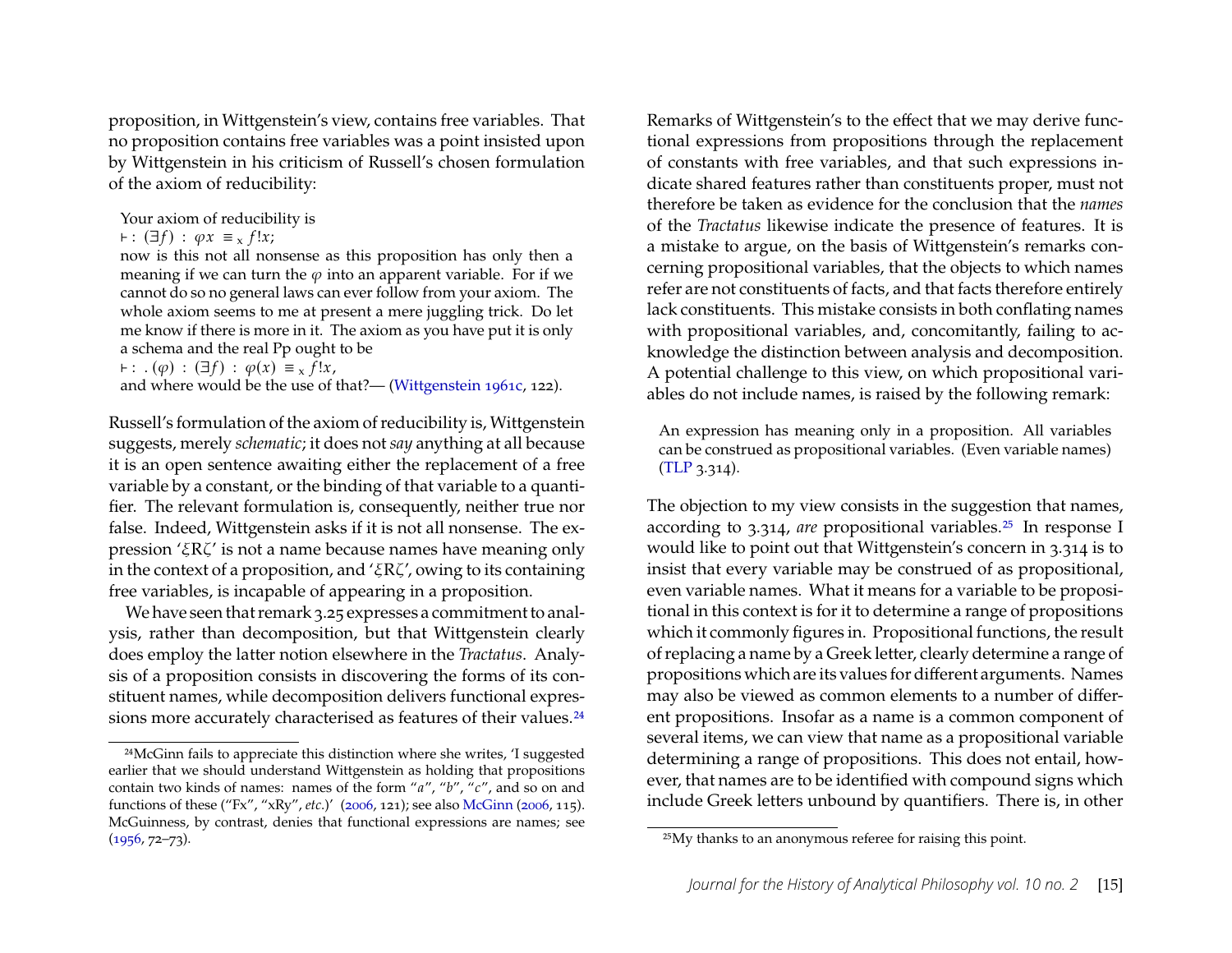words, a sense in which names may be construed of as propositional variables, but the sense in which they may be so construed does not simultaneously license the identification of functional expressions containing free variables with names. Functional expressions including free variables, unlike names, do not literally occur in propositions. Here I draw from MacBride who expresses the point as follows:

The expression 'xRb' enables us to collect all the propositions 'aRb', 'bRb', 'cRb', etc. because 'xRb' is the form common to them all. In this way, expressions like 'xRb' enable us to grasp the distinctive range of propositions about which we wish to make an assertion. Of course a name can perform this role too. A name can be used to collect together the range of propositions that result from combining it with other names. But some expressions won't be names because their identification isn't a feature of our picturing practice. By contrast to names, we don't rely upon expressions to picture or model the logical multiplicity of facts; expressions are merely the rest of a proposition in which a name occurs. The expression 'xRb' is the result of a semantic subtraction, (e.g.) the propositional sign 'aRb' minus the name 'a'. We don't identify 'xRb' as a constituent of 'aRb' when we make use of this propositional sign to model the fact that aRb—rather we identify 'a', 'b' and the relation we make between 'a' and 'b' by writing 'aRb' [\(MacBride 2018,](#page-23-6) 214).

There is, MacBride points out, a role which names can perform which is relevantly similar to that capable of being performed by expressions including free variables; both types of expression can be used to determine ranges of propositions. There is, though, a role capable of being performed by names which is not capable of being performed by expressions involving free variables. Names can occur in pictures, but expressions involving free variables cannot, for, as we have seen, no item which includes a free variable possesses a truth-value. Moreover, names remain, once 3.314 is accounted for, genuine constituents of propositions, while expressions containing free variables are better conceived of as *features* of their values.

We will see below that several commentators, where they infer from certain remarks in the 3's which concern propositional variables, conclusions about the ontological status of those items to which names refer, are in error. We must not expect the be-haviour of propositional variables<sup>[26](#page-16-0)</sup> to reveal the character of Tractarian objects, for, as Wittgenstein says, 'Objects can only be *named*' [\(TLP](#page-24-8) 3.221, emphasis in original).

#### **7. Unity**

We are now at last in a position to assess the claims made by Linsky and Zalabardo with respect to Wittgenstein's treatment of the problem of the unity of the proposition. It will be worth our while to briefly describe the relevant problem, and to establish the fact that Wittgenstein was aware of it.

The so-called problem of unity is that of explaining how the constituents of a complex are capable of combining with one another such that the product of their combination counts as one rather than many. This difficulty was famously articulated by F. H. [Bradley](#page-22-15) [\(1893,](#page-22-15) chapters 2-3), and discussed on several occasions by Russell.[27](#page-16-1) It has been widely argued that Wittgenstein, like Russell, was concerned with the problem of unity, and that the *Tractatus* contains resources designed either to solve or avoid it.<sup>[28](#page-16-2)</sup> In what follows I am chiefly interested in the unity of *propositions*. Portions of the ensuing discussion, however, involve remarks of Wittgenstein's more expressly aimed at facts. I take it that my drawing conclusions about Tractarian propositions on the basis of remarks of Wittgenstein's directed at facts is

<span id="page-16-0"></span><sup>26</sup>In what follows I use 'propositional variable' to mean an expression including a free variable, with my explanation of remark 3.314 borne in mind.

<span id="page-16-1"></span><sup>&</sup>lt;sup>27</sup>See for instance Russell [\(1899,](#page-23-9) 146; [1903,](#page-23-0) §53; [1910,](#page-23-10) 137-45; [1924,](#page-24-14) 263-64;  $1927, 263 - 64$  $1927, 263 - 64$ ).

<span id="page-16-2"></span><sup>&</sup>lt;sup>28</sup>See [Candlish and Damnjanovic](#page-22-16) [\(2012\)](#page-22-16), [Gaskin](#page-22-17) [\(2008,](#page-22-17) 318, 327–28), [Gibson](#page-22-18) [\(2004\)](#page-22-18), [Johnston](#page-22-19) [\(2007\)](#page-22-19), [Linsky](#page-22-0) [\(1992,](#page-22-0) 264–67), [MacBride](#page-23-6) [\(2018,](#page-23-6) 195), [Morris](#page-23-11) [\(2008,](#page-23-11) 118), [Potter](#page-23-12) [\(2008,](#page-23-12) 109), [Spinney](#page-24-16) [\(2018\)](#page-24-16), and [Zalabardo](#page-24-0) [\(2015,](#page-24-0) 2018).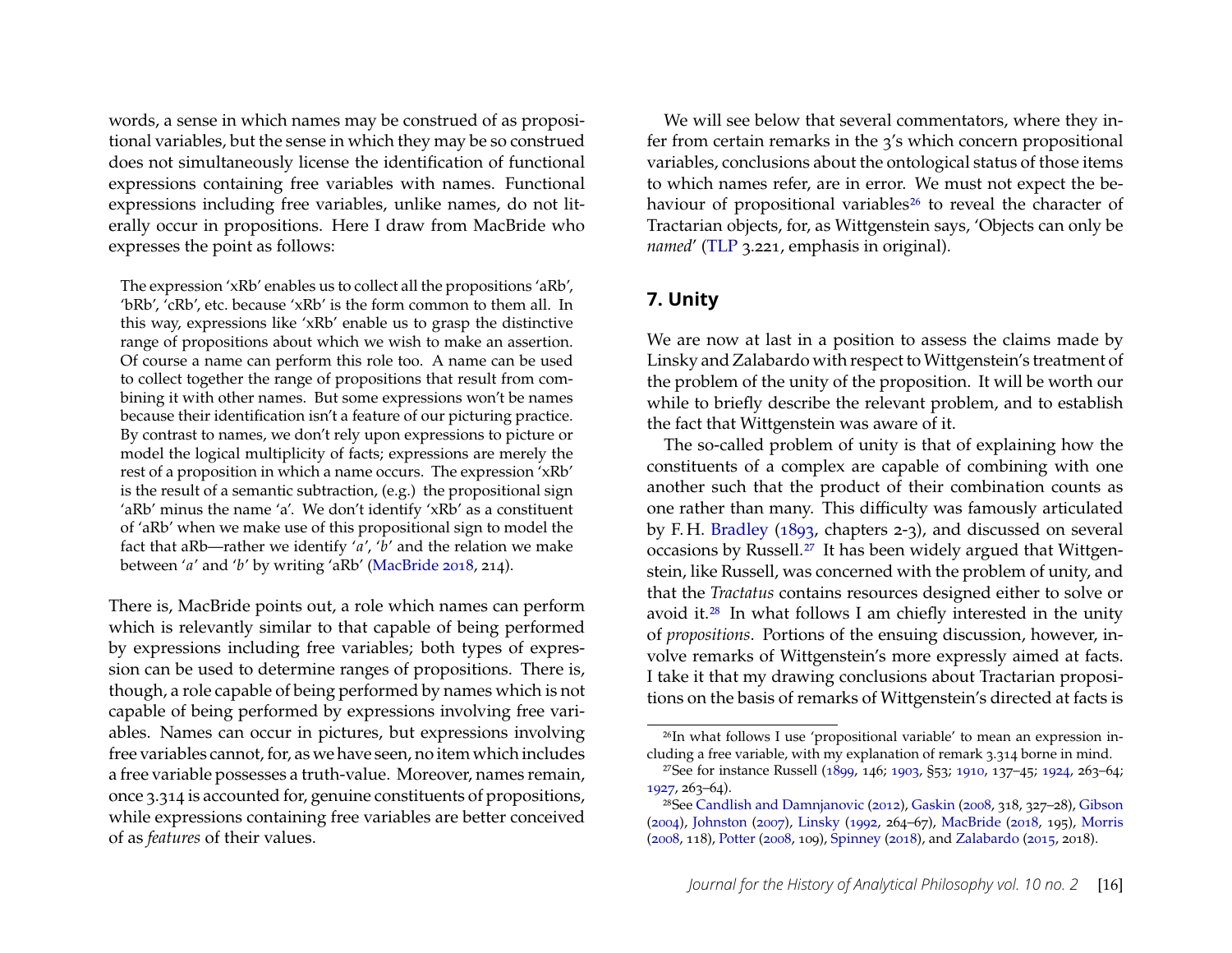justified on the grounds that Wittgenstein conceived of propositions as facts, and that it is partially due to this characteristic of propositions that they are capable of representing. Zalabardo sets a precedent here:<sup>[29](#page-17-0)</sup> '[W]hat goes for facts in general goes, in particular, for the facts that play the role of propositions' [\(2015,](#page-24-0) 108).

Evidence that Wittgenstein was aware of the problem of unity can be seen in the following passages:

That is why the point in the above cases is to say how propositions hang together internally. How the *propositional bond* comes into existence [\(Wittgenstein 1961a,](#page-24-12) 5, emphasis in original).

#### And

It is obvious that the analysis of propositions must bring us to elementary propositions which consist of names in immediate combination.

This raises the question how such combination into propositions comes about [\(TLP](#page-24-8) 4.221).

According to Linsky, Wittgenstein discharges himself of the obligation to offer an explanation of what the unity of a proposition consists in by conceiving of propositions as prior to their con-stituents: [30](#page-17-1)

. . . Wittgenstein, in the *Tractatus*, following Frege, reverses the order of explanation. The constituents of the proposition, names, are only arrived at by extraction from the unified proposition, just as the various organs of an animal body can be extracted from it. These organs only perform their function in the whole healthy animal body, and not in separation from it. Just so, a name has a meaning only in the context of a proposition. A bit of mechanism is a break only provided the rest of the mechanism is in place. It is only in the 'unity' of the whole mechanism that a part functions as a break.

The unity of the mechanism—the animal body, the proposition—is not derivative. Rather the parts are the parts they are only in the functioning whole containing them [\(Linsky 1992,](#page-22-0) 269).

According to this view, unities are prior to their constituents insofar as constituents are essentially *extractions* from the unities in which they figure. Wittgenstein, Linsky claims, need not provide an explanation of how independently available items possess the capacity to combine with one another, for he is not committed to any such items, and does not conceive of propositions as having resulted from a process of combination. Rather, we arrive at constituents only through an understanding of the role they play in unities. Unities are prior on Wittgenstein's position, according to Linsky, because they are fundamental postulates whose existence is not explained in terms of the combination of constituents. Instead, the existence of constituents is explained through reference to their occurrence in unities. On this position, the difficulty of explaining how propositional constituents combine with one another is exchanged for that of explaining criteria of identity for constituents, where those constituents are conceived of as essentially dependent upon the items from which they have been extracted. Linsky claims that Wittgenstein's holding to this position is supported by the fact that Frege adopted a similar strategy, and that Wittgenstein was influenced by Frege in this respect.

The vital section of the just-quoted passage for our purposes is: 'The constituents of the proposition, names, are only arrived at by extraction from the unified proposition'. In order to appraise Linsky's proposal we must understand what is meant here by the word 'extraction'. A clue may be found earlier in the same paragraph as that including the quoted passage. Linksy, immediately prior to his description of the constituents of propositions as arrived at *via* extraction, approvingly discusses Dummett's conception of Fregean decomposition:

Dummett explains in this way why isolated function symbols are not to be employed. A function symbol 'cannot literally be removed

<span id="page-17-0"></span><sup>29</sup>See also [Linsky](#page-22-0) [\(1992,](#page-22-0) 266) for the view that Wittgenstein's remarks pitched at an ontological level may be legitimately employed in order to interpret those more clearly aimed at describing linguistic items.

<span id="page-17-1"></span><sup>30</sup>See also [Spinney](#page-24-16) [\(2018\)](#page-24-16) for an extended defence of Linsky's proposal.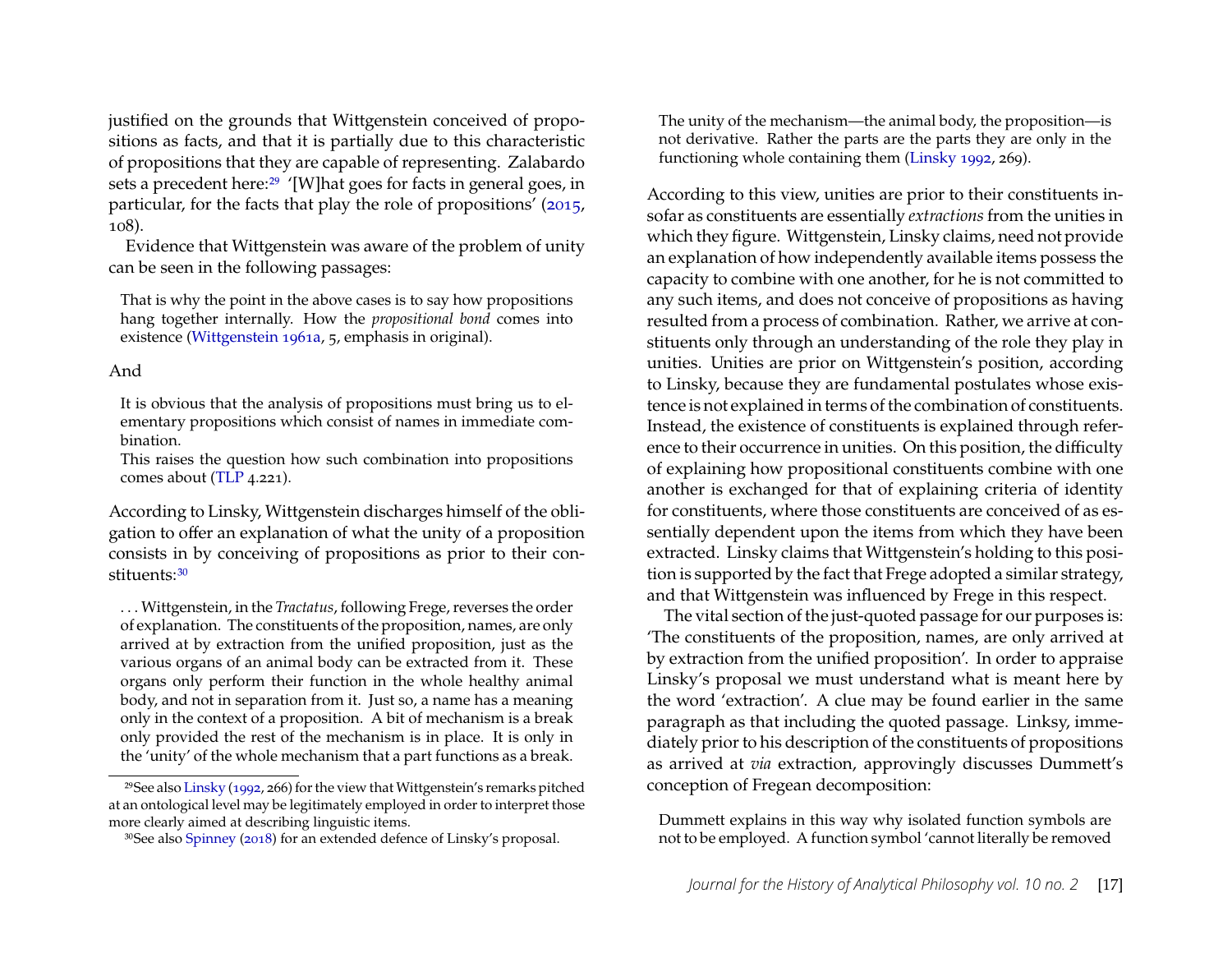from a sentence and. . . displayed on its own: we can only indicate the common feature of various sentences which we have in mind by the use, together with words or symbols belonging to the language, of the Greek letters which represent argument-places. And it is, in turn, just because the complex predicate is thus not really an expression—a bit of language—in its own right, that we are compelled to regard it as formed from a sentence rather than as built up of its components.' Dummett here both gives a quite unproblematic account of Frege's metaphors of completeness, unsaturatedness, *Unselbständigkeit*, as applied to function symbols, and indicates how we can connect this to Frege's account of functions by the context principle. By taking the context principle seriously, Wittgenstein, in the *Tractatus*, following Frege, reverses the order of explanation [\(Linsky 1992,](#page-22-0) 269).

Linsky here clearly holds that Wittgenstein's reversing the explanatory order of proposition and constituent(s) such that propositions are explanatorily prior to their constituents is a view inherited from Frege. Moreover, Linsky suggests, through his employment of Dummett's interpretation of Frege, that Wittgenstein's adoption of the relevant view constitutes a position in which Frege's conceiving of complex predicates as formed *from* whole sentences figures as the chief influence on Wittgenstein's endorsing that position. From what we have seen, above, it should be clear that Dummett, in the passages Linsky cites, describes decomposition, rather than analysis. Linsky therefore argues, in effect, that Wittgenstein's conception of propositional constituents as posterior to propositions is a conception modelled on Frege's conception of complex predicates as posterior to judgeable contents. In other words, Wittgenstein, according to Linsky, conceives of *names* as extracted *via* decomposition. I have shown, though, that Wittgenstein did not conceive of names as extracted *via* decomposition. Rather, Wittgenstein conceived of propositional variables as extracted *via* decomposition. Linsky here fails to appreciate the distinct roles played by analysis and decomposition in the *Tractatus*. Insofar as Linksy's description of Wittgenstein's conception of explanatory priority with respect to propositions and constituents depends upon the conclusion that names are the products of decomposition, his interpretation is mistaken. Absent some further argument to the effect that the names which figure in *analyses* are explanatorily posterior to the items in which they figure, Linsky's account of how Wittgenstein treats the problem of unity in the *Tractatus* fails to be persuasive.

Zalabardo, while making a proposal in keeping with the spirit of Linsky's suggestion, argues for a more extreme conclusion:

[T]he *Tractatus* puts forward an account of facts according to which they are not composite items. They are ultimate indivisible units, not the result of a process of composition. Hence Wittgenstein doesn't face the need to explain their unity. And what goes for facts in general goes, in particular, for the facts that play the role of propositions. I am going to argue that, on this point, Wittgenstein was following Frege's lead. Wittgenstein's account of the relationship between states of affairs and objects, and between propositions and names, is an extension of Frege's account of the relationship between judgments and concepts [\(Zalabardo 2015,](#page-24-0) 108).

Zalabardo's suggestion clearly shares characteristics with that of Linsky, insofar as Wittgenstein is interpreted by both as avoiding the requirement that the unity of propositions be explained by his taking propositions as ontologically fundamental. Unlike Linsky, however, who holds that constituents are extractions from unities, Zalabardo argues that Tractarian propositions do *not* possess constituents. Tractarian propositions are not unities. Wittgenstein, according to Zalabardo, therefore faces no explanatory task which might be described as a 'problem' of unity. Wittgenstein need not provide an explanation of how propositional constituents combine, for he conceives of propositions as entirely *without* constituents. Recalcitrant remarks concern-ing the composition of constituents<sup>[31](#page-18-0)</sup> constitute 'vulgar talk', according to Zalabardo, which we ought to translate into 'learned thought' in order to faithfully represent Wittgenstein's position

<span id="page-18-0"></span> ${}^{31}E.g., TLP 2-2.01; 2.011.$  ${}^{31}E.g., TLP 2-2.01; 2.011.$  ${}^{31}E.g., TLP 2-2.01; 2.011.$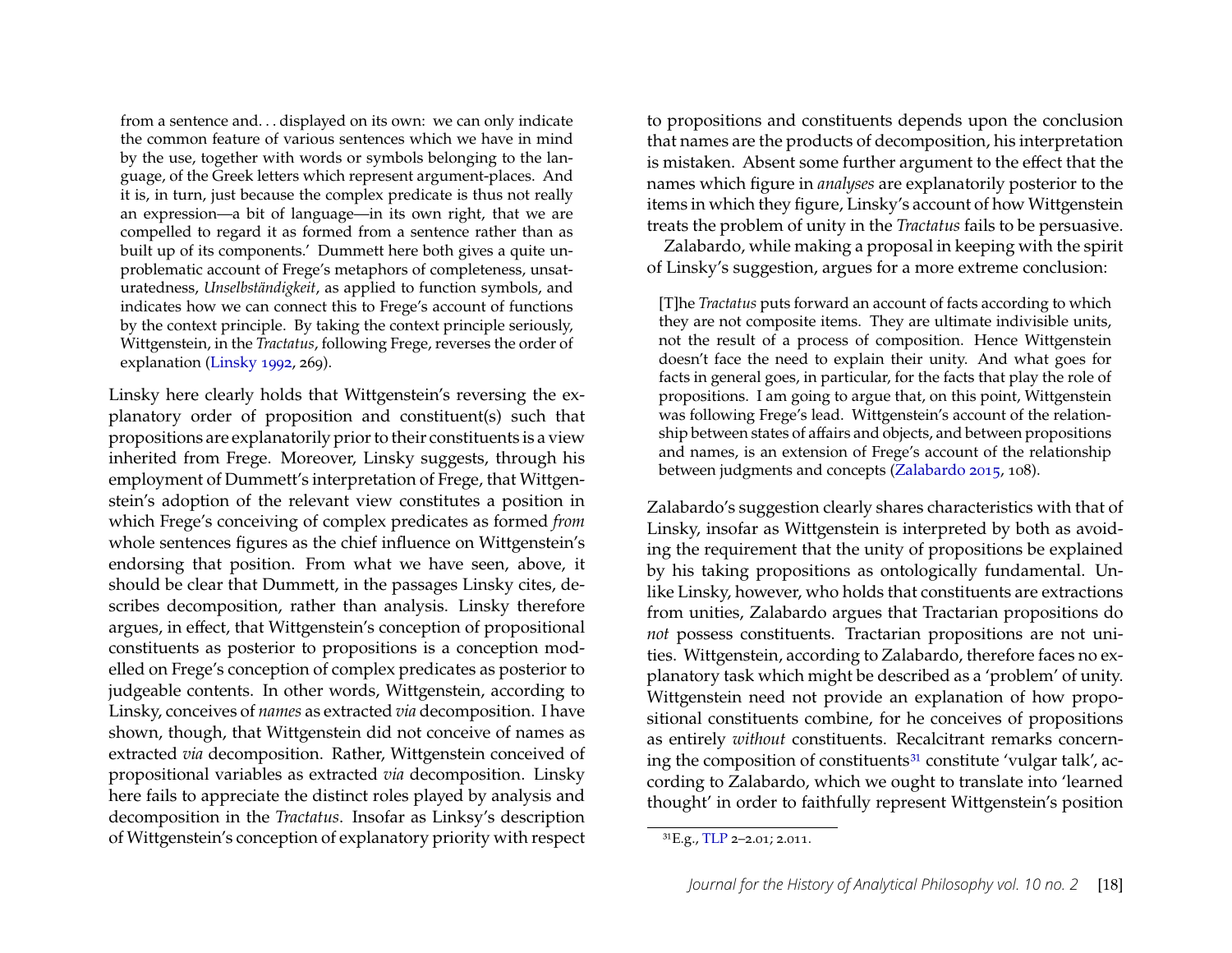[\(Zalabardo 2015,](#page-24-0) 124). The translation of vulgar talk into learned thought consists, on this view, in our conceiving of the constituents of propositions as *features* which they have in common with other propositions, rather than independent ontological commitments:

On this view, propositions are not produced by the combination of expressions. Just as people share heights, incomes, hobbies, and character traits without being compounded from these items, propositions share characteristic marks without being compounded from them [\(Zalabardo 2015,](#page-24-0) 112).

Support for this view can be found, it is argued, in the following remarks:

An expression presupposes the forms of all the propositions in which it can occur. It is the common characteristic mark of a class of propositions [\(TLP](#page-24-8) 3.311).

Like Frege and Russell I construe a proposition as a function of the expressions contained in it [\(TLP](#page-24-8) 3.318).

It is claimed that the conception of a function Wittgenstein employs in remark 3.318 is essentially that of a propositional function in Russell's *Principia Mathematica* [\(1910\)](#page-23-10). Russell there conceived of propositional functions as parasitic on their values:

[T]he values of a function are presupposed by the function, not vice versa. It is sufficiently obvious, in any particular case, that a value of a function does not presuppose the function. Thus for example the proposition "Socrates is human" can be perfectly apprehended without regarding it as a value of the function " $x$  is human" [\(Russell](#page-23-10) [and Whitehead 1910,](#page-23-10) 42).

In Russell's view propositions must not, on pain of circularity, contain the propositional functions they are the values of as constituents. Russell's description of propositional functions as epistemologically posterior to propositions clearly echoes the account we saw given by Dummett of Fregean decomposition. On

the assumption that Wittgenstein's conception of function was the same as Russell's, the claim that propositions are functions of expressions is, according to Zalabardo's reading, tantamount to the claim that *names* are not constituents of propositions. Just as any two numbers share the feature of *being the value of*  $\xi + \xi$ without containing that function as a constituent, names, in Zalabardo's view, are features of propositions which they share with other propositions, without thereby counting as constituents of the propositions they are features of. These remarks concerning the relationship between propositions, names, and functionargument analysis may be generalised, on Zalabardo's view, to facts and objects more broadly. Facts, on the present proposal, are construed of as a function of their features; these features constitute the objects of the *Tractatus*. Features, on this view, are *not* ontological commitments; there are, according to Zalabardo, no objects in the ontology of the *Tractatus* [\(2015,](#page-24-0) 116). Wittgenstein's claim, 'The world is the totality of facts, *not of things*' [\(TLP](#page-24-8) 1.1, emphasis added), constitutes the primary evidence cited in favour of this view.

Zalabardo, like Linsky, argues that Frege's position with respect to the priority of judgements over concepts constitutes the chief source of influence on Wittgenstein's view. Unlike Linsky, Zalabardo conceives of Tractarian propositions as simple items, entirely lacking in constituents. Zalabardo's view, that names are not constituents of Tractarian propositions, and that Tractarian names are to be conceived of as analogous to Russellian propositional functions, is a view which results from the failure to recognise in Wittgenstein's position a distinction between analysis and decomposition. Wittgenstein does indeed conceive of propositions as the value of a function for some argument(s). Moreover, it is plausible to suppose that Wittgenstein's conception of a propositional function was relevantly similar to Russell's insofar as Tractarian propositions do not contain the functions they are values of as constituents. It does not follow, though, that Tractarian *names* are not constituents of propositions; for, as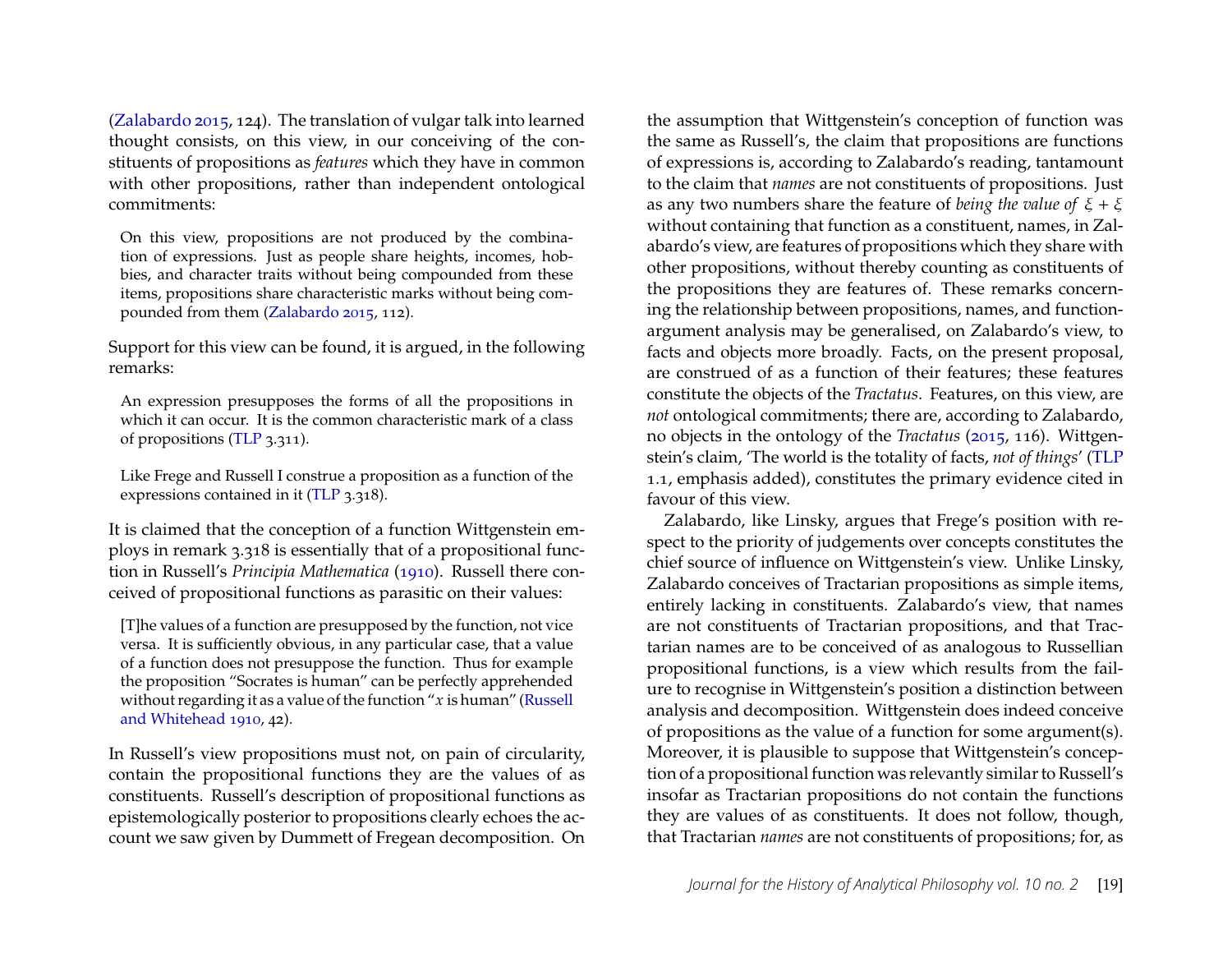we have seen, the functional expressions into which Tractarian propositions decompose are not, on Wittgenstein's view, names. It has been the aim of the preceding discussion to show that we must not infer from Wittgenstein's remarks concerning the products of decomposition conclusions about the character of names. Zalabardo commits just this error where he attributes to Wittgenstein the view that Tractarian propositions are not unities.

Zalabardo is not the first Wittgenstein scholar to claim that Wittgenstein's approach to the problem of the unity of the proposition consists in his denying that propositions are unities. Palmer writes

The opening sections of the *Tractatus* should have made it clear that in Wittgenstein's view this problem [of unity] is only overcome when we cease to think of propositions as having, in any ordinary sense of the word, constituents at all [\(Palmer 1988,](#page-23-13) 49).

We have already seen that remark 3.25 employs a conception of analysis according to which propositions do possess constituents. That 3.25 does not employ the notion of decomposition, we saw, strongly suggests that it concerns a conception of analysis on which the items from which propositions are compounded are investigated such that their combinatorial potential be revealed. Having established that decomposition is inappropriate to serve as the conception of analysis employed in remark 3.25, any motivation for construing constituent talk as 'vulgar' rather than learned, and relatedly for treating Tractarian names as features rather than constituents, dissolves. To put the point slightly differently, since we have established that 3.25 provides us with a strong reason to conceive of propositions as possessing constituents, we are at liberty to treat Wittgenstein's remarks concerning the complexity of propositions at face value. Our examination of remark 3.25 has, as it were, performed the decisive role, and our finding textual evidence to the effect that Wittgenstein conceived of propositions as complex is, while compelling, essentially supplementary. We could not have relied solely on such evidence without begging the question against Zalabardo and Palmer with the respect to the issue of propositional complexity, but having already established my view, we may now avail ourselves of the relevant evidence.

Wittgenstein's commitment to propositions as composed of constituents is clearly expressed in a 1919 letter to Russell:

... "... But a *Gedanke* is a *Tatsache*: what are its constituents and components, and what is their relation to those of the pictured *Tatsache?"* I don't know *what* the constituents of a thought are but I know *that* it must have such constituents which correspond to the words of Language. . . "Does a *Gedanke* consist of words" No! But of psychical constituents that have the same sort of relation to reality as words. What those constituents are I don't know [\(Wittgenstein](#page-24-13) [1961c,](#page-24-13) 130, emphasis in original).

It is implausible to suggest thatWittgenstein here takes himself to be speaking with the vulgar, as Zalabardo suggests, while withholding his real views. On the contrary, Wittgenstein, throughout this letter, is quick to correct what he evidently feels are misapprehensions of his position. Wittgenstein, in his *Notebooks*, describes the analysis of a proposition as complete when that proposition is as complex as the item which exists if it is true: 'When the proposition is just as complex as its reference, then it is *completely* analysed' [\(1961a,](#page-24-12) 46, emphasis in original). This remark is echoed in the *Tractatus*: 'In a proposition there are exactly as many distinguishable parts as in the situation that it represents. The two must possess the same logical (mathematical) multiplicity' [\(TLP](#page-24-8) 4.04). The same commitment to propositions as possessing constituents is voiced in remarks 2.011, 2.0201, 3.24, 3.315, 3.4, 4.024, 4.025, and 5.5423.<sup>[32](#page-20-0)</sup> It is my contention that these remarks should be interpreted as representing Wittgenstein's considered views, rather than as vulgar expressions which obscure a contrary doctrine.

<span id="page-20-0"></span><sup>&</sup>lt;sup>32</sup>[Proops](#page-23-14) [\(2017b\)](#page-23-14) observes the poor textual basis for Zalabardo's reading.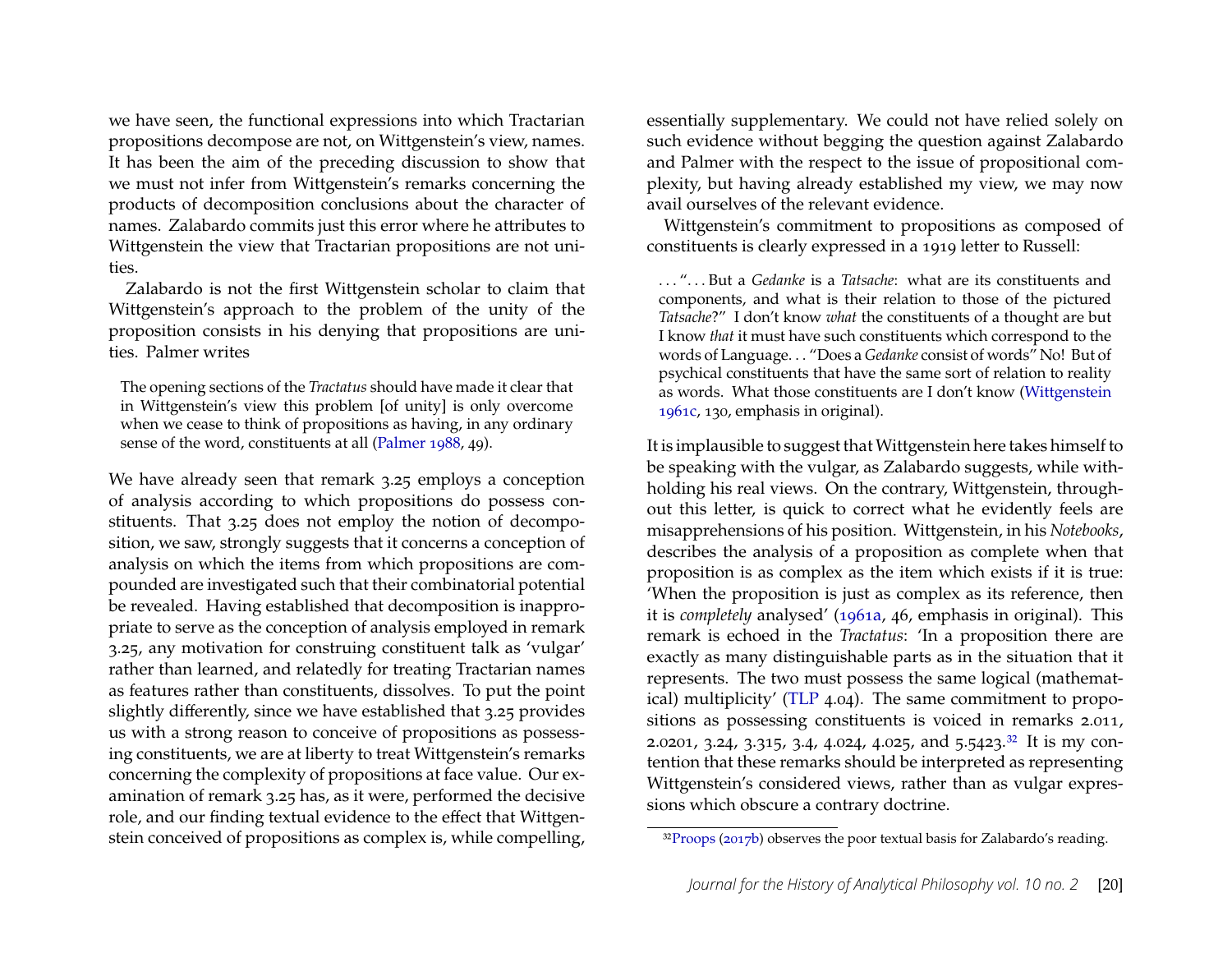I have criticised several authors for reading into Wittgenstein a particular approach to the problem of unity which I claimed is not supported by the evidence cited in favour of it. A thorough defence of my own, positive proposal with respect to Wittgenstein's treatment of the problem of unity would require more space than is reasonable to use here. I would, though, like to briefly suggest the shape which that proposal may take. In my view Wittgenstein's approach constitutes an attempt to expose expressions of the problem of unity as meaningless. Wittgenstein asks how elements come to *combine* in propositions [\(TLP](#page-24-8) 4.221). To ask this question, then, is to inquire after the nature of an item's combinatorial potential. I have identified the combinatorial potential of an item with its form. To ask, then, of some propositional element how it comes to be able to combine with others is to ask a question concerning the form of that element. To ask such a question, then, is clearly to employ concepts which are 'formal'. For reasons which lie far outside of the scope of the current article, Wittgenstein felt that the attempted employment of formal concepts constitutes the expression of nonsense [\(TLP](#page-24-8) 4.1272). What we unsuccessfully attempt to say through the illegitimate use of formal concepts is only capable of being expressed by 'features of symbols' [\(TLP](#page-24-8) 4.126). The combinatorial capacities of some symbol may be gleaned through our attending to the symbol itself, and what the symbol has in common with other symbols of the same form is shown in the symbol for a variable capable of replacing those symbols. Accordingly, there is no problem of unity which it is sensible to pose, on Wittgenstein's view, for any formulation of the relevant problem must employ concepts of the offending variety. This response is, Wittgenstein admits, unsatisfying to those metaphysically minded. Nonetheless, Wittgenstein insists that such an approach is correct [\(TLP](#page-24-8) 6.53).

#### **8. Conclusion**

I have applied a conceptual distinction derived from Dummett's reading of Frege to the *Tractatus*. I have argued that Wittgenstein employs both analysis and decomposition in the *Tractatus*, to separate effect, and that he adopts a terminological distinction reflecting those divergent interests. I have further argued that partial readings of the *Tractatus* which do not acknowledge in that work the presence of the relevant distinction, and which subsequently draw the conclusion, from remarks in which decomposition is the operative notion, that Tractarian names are not constituents of propositions, are for that reason mistaken.

#### **Acknowledgements**

I would like to thank Fraser MacBride for providing generous comments on several earlier drafts, as well as for the numerous insightful discussions we have had concerning the present subject. I would also like to thank an audience at The University of Manchester for their helpful responses to a presentation of this article. My thanks also to two anonymous referees from this journal for their useful suggestions.

> **Oliver Thomas Spinney** University of Manchester oliver.spinney@postgrad.manchester.ac.uk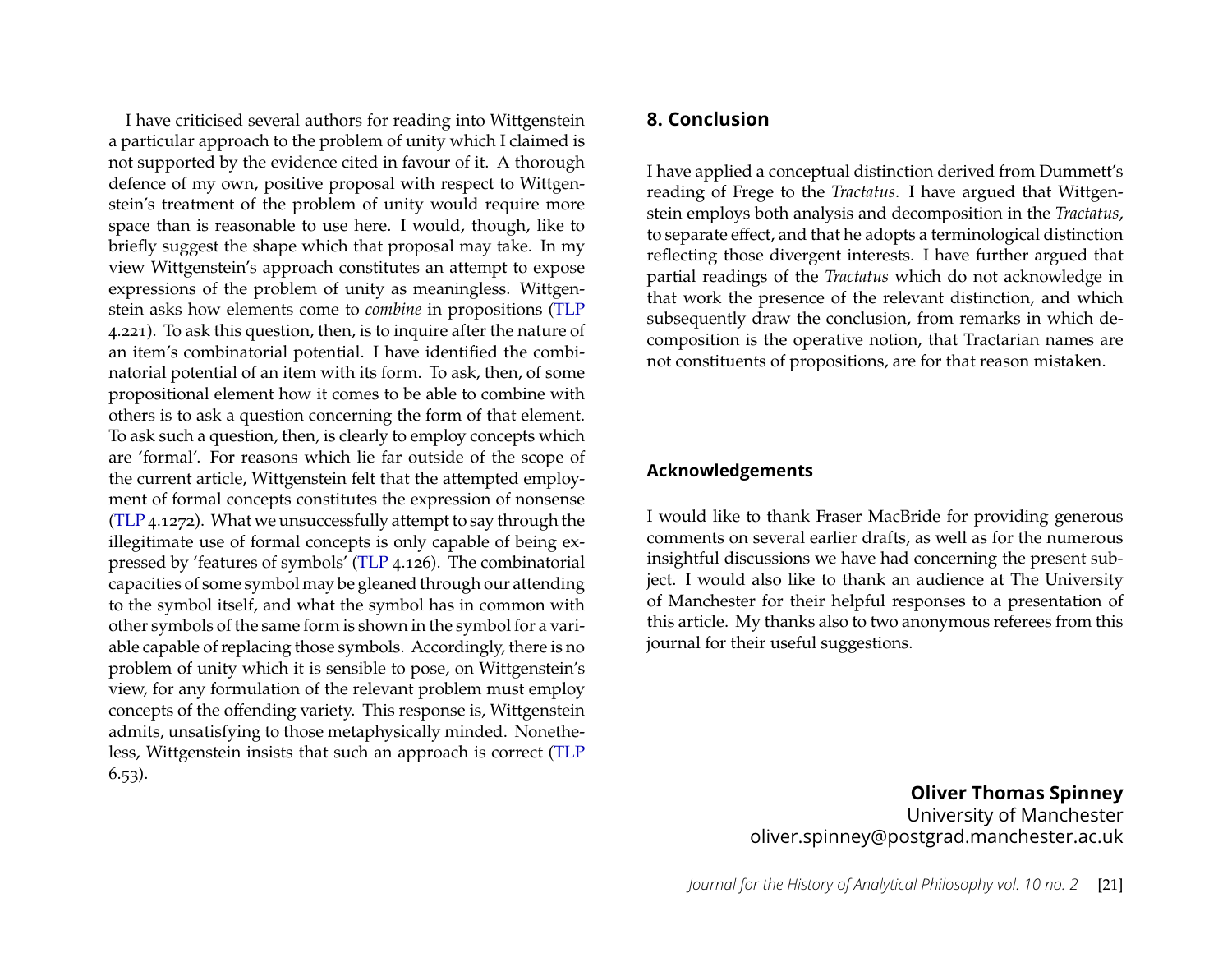#### **References**

- <span id="page-22-10"></span>Anscombe, G. E. M., 1959. *An Introduction to Wittgenstein's Tractatus*. London: Hutchinson.
- Block, Irving, ed.. *Perspectives on the Philosophy of Wittgenstein*. Oxford: Blackwell.
- <span id="page-22-15"></span>Bradley, F. H., 1893. *Appearance and Reality*. London: S. Sonnenschein.
- <span id="page-22-3"></span>Bronzo, Silver, 2017. "Frege on Multiple Analyses and the Essential Articulatedness of Thought." *Journal for the History of Analytical Philosophy*  $5(10)$ : 1-34.
- <span id="page-22-13"></span>Campbell, Christopher, 2014. "Categorial Indeterminacy, Generality and Logical Form in Wittgenstein's Tractatus." European *Journal of Philosophy* 22(1): 138-58.
- <span id="page-22-16"></span>Candlish, Stewart and Nic Damnjanovic, 2012. "The Tractatus and the Unity of the Proposition." In Wittgenstein's Early Philos*ophy*, edited by José Zalabardo, pp. 64-98. New York: Oxford University Press.
- <span id="page-22-14"></span>Connelly, James, 2017, 2017. "On Operator N and Wittgenstein's Logical Philosophy." Journal for the History of Analytical Philos*ophy*  $4(5)$ :  $1-26$ .
- <span id="page-22-1"></span>Dummett, Michael, 1981a. *Frege: Philosophy of Language*, Second edition. London: Duckworth.
- <span id="page-22-2"></span>, 1981b. *The Interpretation of Frege's Philosophy*. London: Duckworth.
- <span id="page-22-7"></span>Frege, Gottlob, 1879. "Begriffsschrift: Selections (Preface and Part I)." In [Frege](#page-22-20)  $(1997)$ , pp. 47–78.
- <span id="page-22-8"></span>-, 1892. "Über Begriff und Gegenstand." In [Frege](#page-22-20) [\(1997\)](#page-22-20), pp. 181-93.
- <span id="page-22-5"></span>, 1979. *Posthumous Writings*, edited by Hans Hermes, Friedrich Kambartel and Friedrich Kaulbach. Oxford: Blackwell.
- <span id="page-22-6"></span>, 1980. *Philosophical and Mathematical Correspondence*. Oxford: Blackwell.
- <span id="page-22-20"></span>, 1997. *The Frege Reader*, edited by Michael Beaney. Oxford: Blackwell.
- <span id="page-22-17"></span>Gaskin, Richard, 2008. *The Unity of the Proposition*. Oxford: Oxford University Press.
- <span id="page-22-18"></span>Gibson, Martha I., 2004. *From Naming to Saying: The Unity of the Proposition*. Oxford: Blackwell.
- Hacker, Peter, 2001. "When the Whistling had to Stop." In *Wittgensteinian Themes: Essays in Honour of David Pears*, edited by David Charles and William Child, pp. 13-48. Oxford: Oxford University Press.
- <span id="page-22-9"></span>Hodes, Harold T., 1982. "The Composition of Fregean Thoughts." *Philosophical Studies* 41: 161-78.
- <span id="page-22-11"></span>Ishiguro, Hidé, 1969. "Use and Reference of Names." In [Winch](#page-24-17)  $(1969a)$ , pp. 20–50.
- <span id="page-22-19"></span>Johnston, Colin, 2007. "The Unity of a Tractarian Fact." Synthese  $156: 231 - 51.$
- <span id="page-22-12"></span>- 2009. "Tractarian Objects and Logical Categories." Syn*these*  $167(1)$ :  $145-61$ .
- <span id="page-22-4"></span>Levine, James, 2002. "Analysis and Decomposition in Frege and Russell." The Philosophical Quarterly 52: 195-216.
- <span id="page-22-0"></span>Linsky, Leonard, 1992. "The Unity of the Proposition." *Journal for the History of Philosophy* 30: 243-73.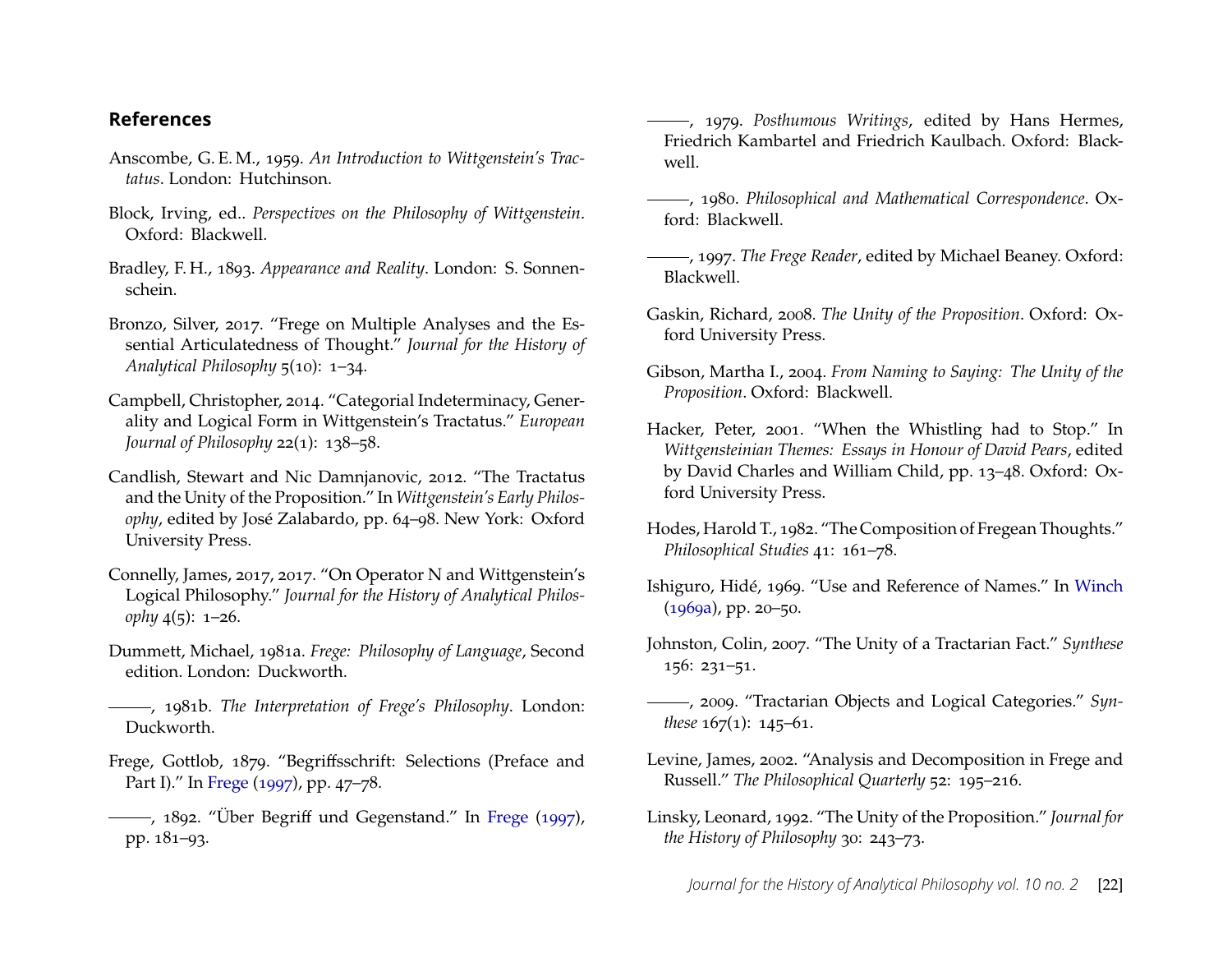- <span id="page-23-3"></span>MacBride, Fraser, 2005a. "Negation and Predication: A Defence of Ramsey's Thesis.ž In *Ramsey's Ontology*, edited by Nils-Eric Sahlin, pp. 61-88. Berlin: Ontos Verlag.
- $-$ , 2005b. "Ramsey on Universals." In *Ramsey's Legacy*, edited by Hallvard Lillehammer and D.H. Mellor, pp. 86-106. Oxford: Oxford University Press.
- <sup>-</sup>, 2011. "Extreme Metaphysics: Hossack on Logical Objects, Facts, Propositions and Universals.<sup>7</sup> Dialectica 65(1): 87-101.
- <span id="page-23-6"></span>, 2018. *On the Genealogy of Universals: The Metaphysical Origins of Analytic Philosophy*. Oxford: Oxford University Press.
- <span id="page-23-8"></span>[McGuinness](#page-23-15), Brian, 1956. "Pictures and Form." In McGuinness  $(2002)$ , pp. 61–81.
- , 1974. "The Grundgedanke of the Tractatus." In [McGuin](#page-23-15) $ness (2002)$  $ness (2002)$  $ness (2002)$ , pp. 103–15.
- -, 1981. "The So-Called Realism of the Tractatus." In [McGuinness](#page-23-15) [\(2002\)](#page-23-15), pp. 82-94.
- <span id="page-23-15"></span>, 2002. *Approaches to Wittgenstein*. London: Routledge.
- <span id="page-23-7"></span>McGinn, Marie, 2006. *Elucidating the Tractatus: Wittgenstein's Early Philosophy of Logic and Language*. Oxford: Oxford University Press.
- <span id="page-23-4"></span>Montague, Richard, 1965. "Set Theory and Higher-Level Logic." In *Formal Systems and Recursive Functions*, edited by John N. Crossley and Michael Dummett, pp. 131-48. Amsterdam: North Holland.
- <span id="page-23-11"></span>Morris, Michael, 2008. *Wittgenstein and the Tractatus*. New York: Routledge.
- <span id="page-23-13"></span>Palmer, Anthony, 1988. *Concept and Object: The Unity of the Proposition in Logic and Psychology*. London: Routledge.
- <span id="page-23-12"></span>Potter, Michael, 2008. *Wittgenstein's Notes on Logic*. Oxford: Oxford University Press.
- <span id="page-23-17"></span>Potter, Michael and Thomas Ricketts, eds., 2010. *The Cambridge Companion to Frege*. New York: Cambridge University Press.
- <span id="page-23-5"></span>Proops, Ian, 2017a. Wittgenstein's Logical Atomism. The Stanford Encyclopedia of Philosophy (Winter 2017 Edition), [https://plato.stanford.edu/archives/win2017/](https://plato.stanford.edu/archives/win2017/entries/wittgenstein-atomism/) [entries/wittgenstein-atomism/](https://plato.stanford.edu/archives/win2017/entries/wittgenstein-atomism/).
- <span id="page-23-14"></span>-, 2017b. "Representation and Reality in Wittgenstein's "Tractatus"." Philosophical Review 126(4): 532-35.
- <span id="page-23-2"></span>Quine, W. V., 1967. "Introduction to Russell [1908]." In *From Frege to Gödel: A Source Book in Mathematical Logic, 1879-1931*, edited by Jean van Heijenoort, pp. 150-52. Cambridge, MA: Harvard University Press.
- [Ramsey](#page-23-16), Frank P., 1927. "Facts and Propositions." In Ramsey  $(1990)$ , pp. 34–51.
- <span id="page-23-16"></span>, 1990. *Philosophical Papers*, edited by D. H. Mellor. Cambridge: Cambridge University Press.
- Rhees, Rush, 1969. "Ontology and Identity in the Tractatus." In [Winch](#page-24-17)  $(1969a)$ , pp.  $51-65$ .
- <span id="page-23-9"></span>Russell, Bertrand, 1899. "The Classification of Relations." In [Rus](#page-24-18)[sell](#page-24-18) [\(1990\)](#page-24-18), pp. 138-46.
- <span id="page-23-1"></span>, 1900. *The Philosophy of Leibniz*. London: George Allen & Unwin.
- <span id="page-23-0"></span>, 1903. *The Principles of Mathematics*. Cambridge: Cambridge University Press.
- <span id="page-23-10"></span>Russell, Bertrand and A. N. Whitehead, 1910. *Principia Mathematica*. Cambridge: Cambridge University Press.